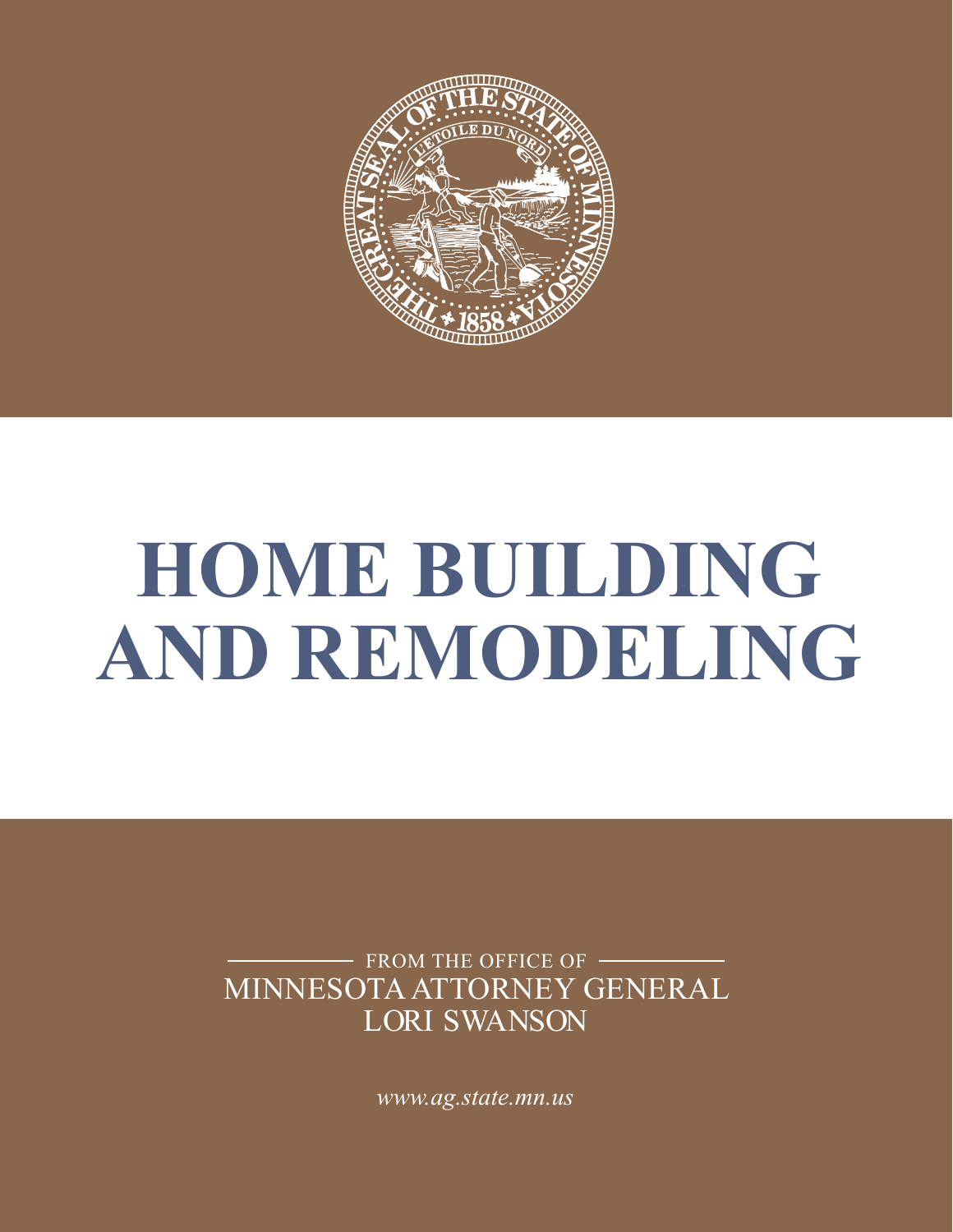MINNESOTA ATTORNEY GENERAL'S OFFICE 445 Minnesota Street Suite 1400 St. Paul, MN 55101 651-296-3353 800-657-3787 TTY: 651-297-7206 TTY: 800-366-4812 *[www.ag.state.mn.us](http://www.ag.state.mn.us/)*

OFFICE OF THE MINNESOTA ATTORNEY GENERAL

If you are planning to build or have work done on your home, take a moment to first read this handbook. This handbook will give you guidelines for selecting a contractor and writing a home improvement contract, as well as highlight Minnesota's mechanic's lien law.

### **This brochure is intended to be used as a source for general information and is not provided as legal advice.**

**Home Building and Remodeling** is written and published by the Minnesota Attorney General's Office. This handbook is available in alternate formats upon request.

The Minnesota Attorney General's Office values diversity and is an equal opportunity employer.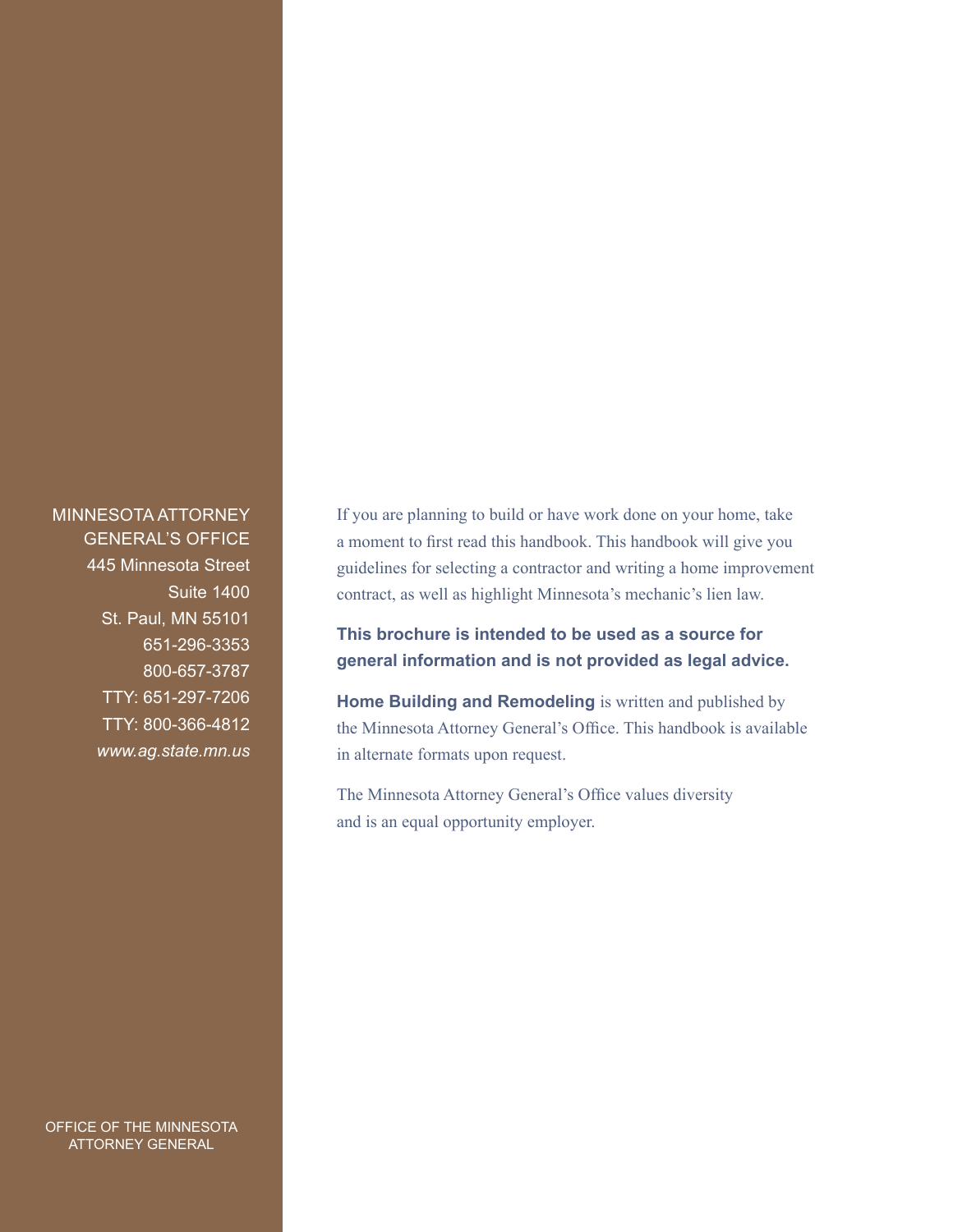# Table of Contents —

| Understanding Mechanic's Liens 12 |  |
|-----------------------------------|--|
|                                   |  |
|                                   |  |
|                                   |  |
|                                   |  |
|                                   |  |
|                                   |  |
|                                   |  |
|                                   |  |
|                                   |  |
|                                   |  |
|                                   |  |
|                                   |  |
|                                   |  |
|                                   |  |
|                                   |  |
|                                   |  |
|                                   |  |

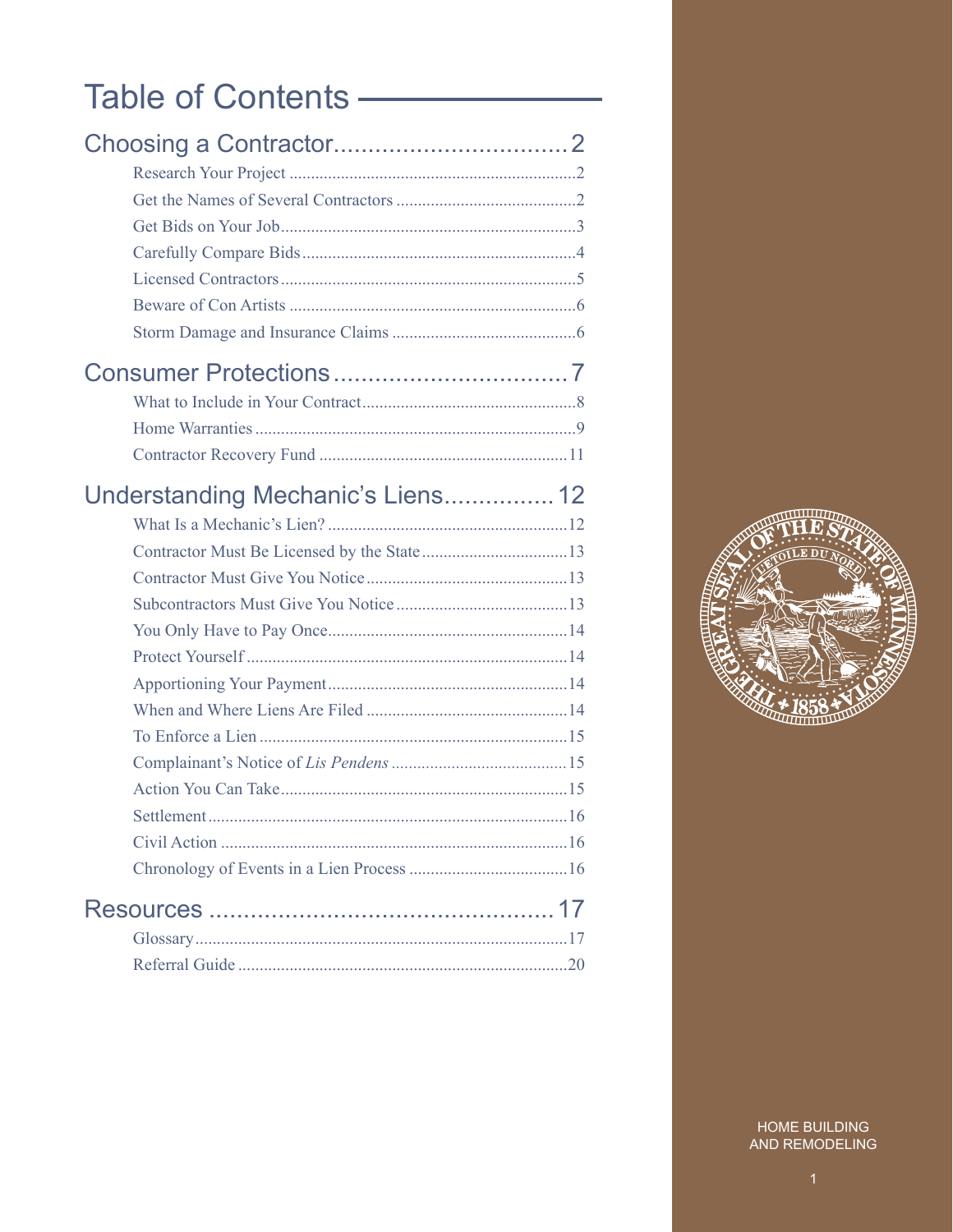Less reputable contractors may try to sell you items you don't need, may be unqualified to perform the work, or may not be financially viable should a problem arise.

OFFICE OF THE MINNESOTA ATTORNEY GENERAL

# Choosing a Contractor

Whether you are planning to build, remodel, repair, or add on, your home improvement project may require the services of a contractor.

Home improvement projects can easily cost thousands of dollars, making selection of the right contractor very important.

Although most contractors are reputable professionals, there are some who lack necessary skills or business expertise. **Less reputable contractors may try to sell you items you don't need, may be unqualified to perform the work, or may not be financially viable should a problem arise.**

# Research Your Project

The first step to selecting a contractor is to research the project so you will be knowledgeable about what the job involves. Your research should include what has to be done, the best ways to do the work, and the types of materials that may be used and their cost.

You may also wish to contact your local building inspector to find out what building permits and inspections you need and what your legal obligations are regarding permits and inspections.

In some cases you may discover that you have the expertise and time to act as your own contractor. Then, you can hire and direct the necessary subcontractors. While acting as your own contractor may provide substantial savings, it can also require substantial knowledge and commitment on your part. You will need to know exactly what has to be done and when to schedule the various jobs, and you will be obligated to oversee the subcontractors when they are working on your project. Anything that goes wrong may be your responsibility to resolve.

# Get the Names of Several Contractors

If you decide to forego acting as your own contractor, your next step is to get the names of several contractors and obtain bids. Although there is no surefire way to obtain a list of reputable contractors, there are some good sources of information to consult.

Start with friends and neighbors who have undertaken similar projects. Direct experience with a contractor and knowing how the contractor performed through a difficult project is often the best recommendation. If your project involves energy conservation, check with your utility company to see if it has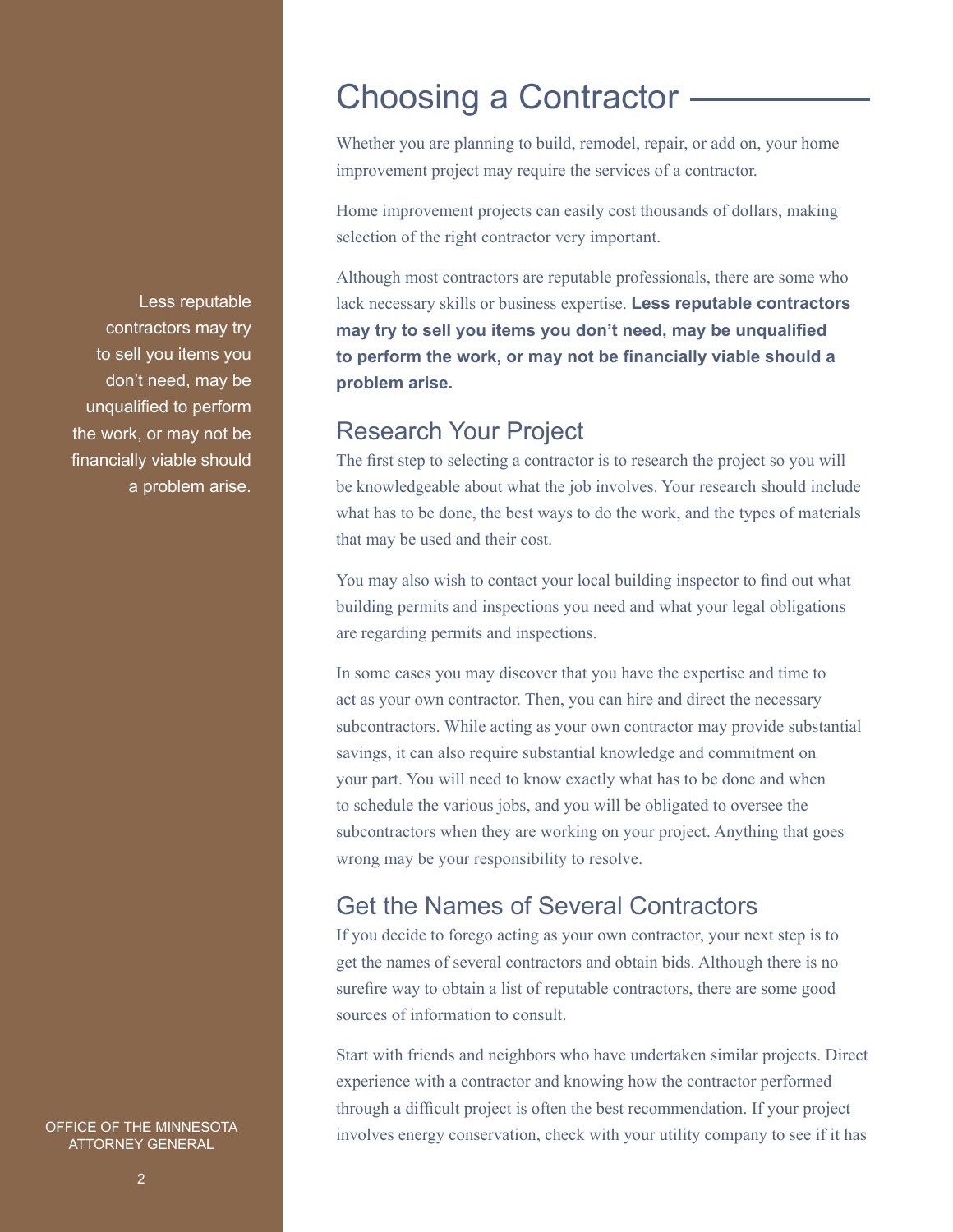a list of contractors with expertise in that area. Hardware, building supply and home improvement stores have ongoing business relationships with many contractors. Their recommendations will tell you what their customers are saying, and may also be a clue as to whether the contractor has a good credit standing with the store. Trade associations can also be a good resource since your satisfaction with a contractor will be a reflection on the industry as a whole.

Once you have obtained the names of several contractors, check with the Minnesota Department of Labor and Industry, which is the State agency with the authority to license and regulate a substantial portion of the construction industry in Minnesota. **The Department of Labor and Industry can tell you if a contractor is properly licensed and whether enforcement action has been taken against a contractor.**  This should be done to ensure the legitimacy of the contractors that you are

considering. Your local building official may also be a source for information about problem contractors.

Next, contact the Better Business Bureau to find out if any complaints have been filed against a contractor. Also, call one or more of the references provided by a contractor you are considering hiring. Former customers will tell you if they were satisfied with the contractor's work, if any problems arose, and if they would change anything if they had the project to do over again. You may also want to look at work the contractor has done on other homes.

Finally, you may wish to search Minnesota court records to see if any contractor you are considering is subject to any outstanding civil judgments or has been involved in lawsuits with its previous customers, subcontractors, or materials suppliers. A contractor's litigation history may be relevant to consider before you enter into a contract with that contractor. The Minnesota court system has a free online service to search court records at *www.pa.courts.state.mn.us.*

Contact information for both the Minnesota Department of Labor and Industry and the Better Business Bureau appears at the end of this brochure, beginning on page 20.

# Get Bids on Your Job

Next, it is time to get bids on your job. Prior to meeting with each contractor, you should prepare a detailed list of what you envision the scope of work to be, including the types of materials to be used. This will serve as a guide for your discussions with the contractors. This will also minimize any chance of

**Minnesota Department of Labor and Industry** Construction Codes and Licensing Division 443 Lafayette Road North St. Paul, MN 55155 651-284-5069 or 800-657-3944 *www.dli.mn.gov*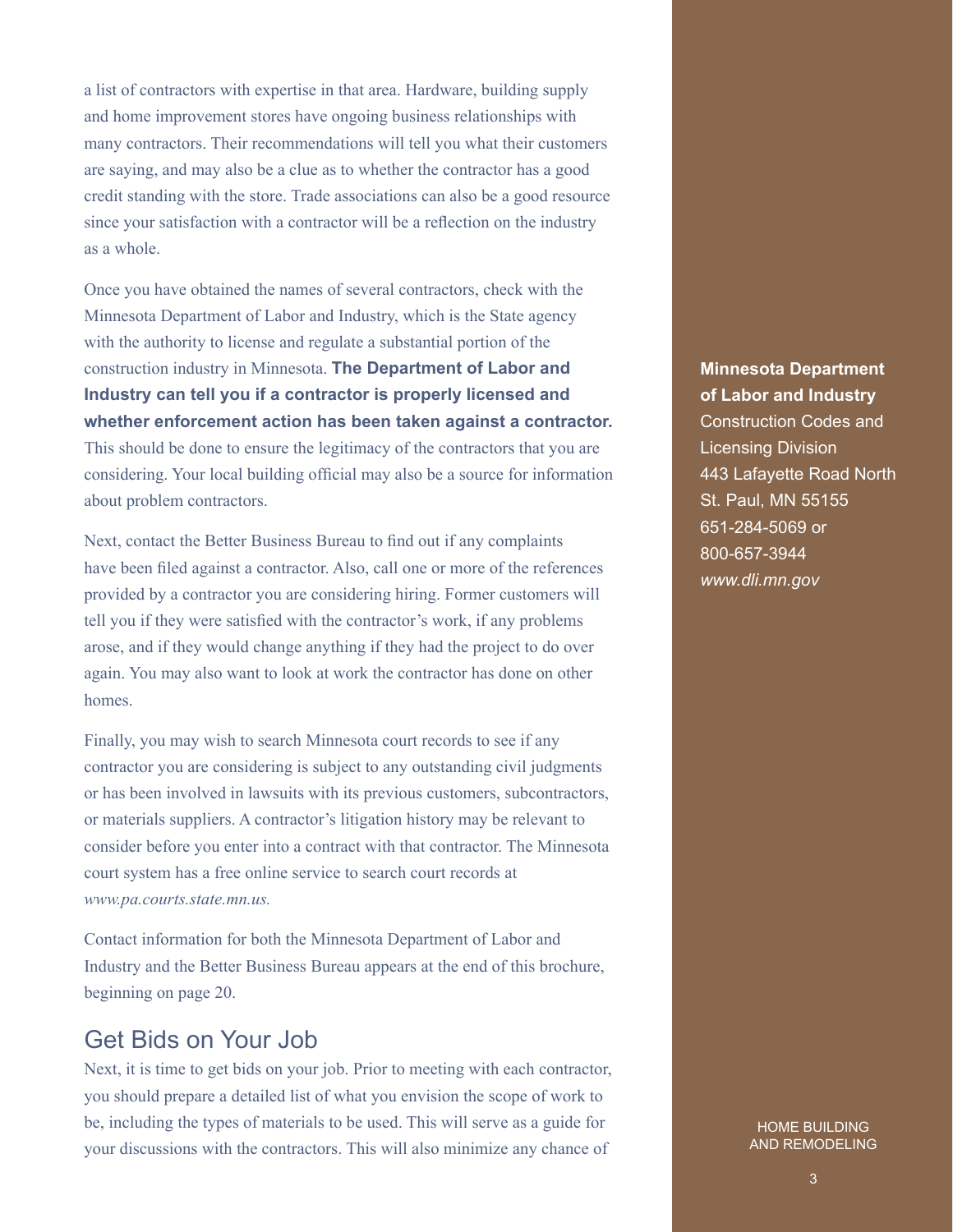a misunderstanding about what the project entails. Each bid should be similar enough so that you can readily compare them.

When meeting with a contractor, be open to ideas or suggestions about your project. Remember, you are hiring a contractor for the contractor's expertise and any advice you receive can be very valuable. Beware that less reputable contractors may try to sell you items you don't need, or try to persuade you to cut corners and diminish the value of the job so the contractor can submit a lower bid. Emphasize that the contractor must follow State and local building codes.

For any significant home improvement project, you should obtain at least three written bids that detail the scope of the work, the types of materials that will be used, and the total cost of the project. **Regardless of the scope of the project, you should never accept a verbal estimate.** Be wary of a contractor who says that it only works on a "cost-plus" or "time and materials" basis.

# Carefully Compare Bids

Once you receive the bids, take time to carefully compare them. Here are some tips to keep in mind:

- Be sure each bid includes everything you want. If a bid contains unwanted or unneeded items, keep these in mind to negotiate with the contractor.
- Remember that the bid is the starting point in your negotiations with the contractor and not necessarily the bottom line.
- Keep in mind that the lowest bid may not necessarily be the best bid, and that an unusually low bid may be cause for alarm. In that case, the contractor may not fully understand the project's scope; may be inexperienced and is underestimating the amount of labor and materials required; may be planning to cut corners by using inferior materials or low-paid, inexperienced workers; or, may be looking to get its "foot-inthe-door" only to try to increase the price of the project as it progresses based on allegedly "unforeseen circumstances."
- If you are hiring a contractor who offers "architectural planning" or "structural design," be sure the contractor is licensed by the Board of **Architecture**
- **Make sure your contractor has liability insurance.** Ask to see a copy of the contractor's worker's compensation policy. You may be liable if a worker is injured on your property. Check with your insurance agent to find out whether your homeowner's insurance will cover you and to what extent.

Get an estimate in writing.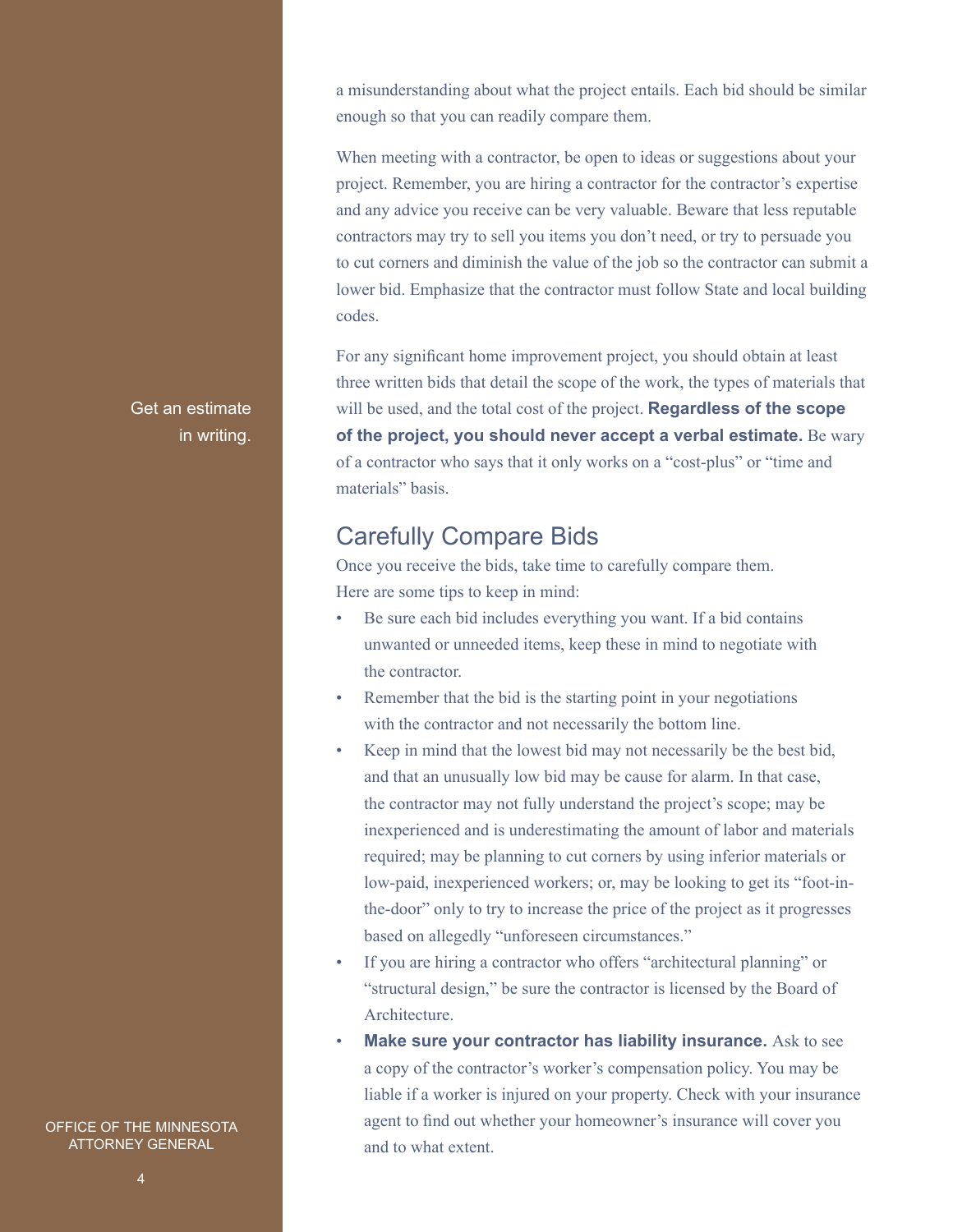# Licensed Contractors

Residential building contractors, remodelers, and roofers who contract with an owner to build or remodel a house (including buildings that house up to four families) must have a license to operate in Minnesota. This licensing requirement even applies to persons that you hire when you are acting as your own "general contractor." But there are exceptions to this rule, including: contractors that make less than \$15,000 annually and obtain a certificate of exemption; specialty contractors that provide only one "special skill"; and homeowners doing work on their own homes. A contractor who does not need a State license may still be required to have a city license. If you have questions about whether a contractor must be licensed, call the Minnesota Department of Labor and Industry.

**Licensed contractors must list their license number on their contracts and in any advertising, including signs, vehicles, business cards, published advertisements, flyers, brochures, and websites.** Licensed contractors must also maintain commercial general liability insurance, including premises and operations insurance and products and completed operations insurance, with limits of at least \$100,000 per occurrence, \$300,000 aggregate limit for bodily injury, and property damage insurance with limits of at least \$25,000 or a policy with a single limit for bodily injury and property damage of \$300,000 per occurrence and \$300,000 aggregate limits.

**If you hire an unlicensed contractor, even one that is legally exempt from licensing requirements, be aware that you may have less protection if something goes wrong.** Unlicensed contractors might not carry liability or property insurance that licensed contractors are required to have, and you will not have access to the Contractor Recovery Fund if you obtain a judgment against an unlicensed contractor.

The Contractor Recovery Fund compensates people who have suffered losses due to a licensed contractor's fraudulent, deceptive or dishonest practices, misuse of funds, or failure to do the work the contractor was hired to do. Beware that nothing may obligate the fund more than \$75,000 per claimant, nor more than \$150,000 per licensed contractor. (For more information, see page 11.)

If a licensed residential building contractor sells you a home that the contractor built and occupied prior to sale, the contractor must provide you with a written disclosure that the statutory warranties are inapplicable, and that you will not be eligible for reimbursement from the Contractor Recovery Fund if the contractor occupied the home for one year or more.

If you hire an unlicensed contractor, you may have less protection if something goes wrong.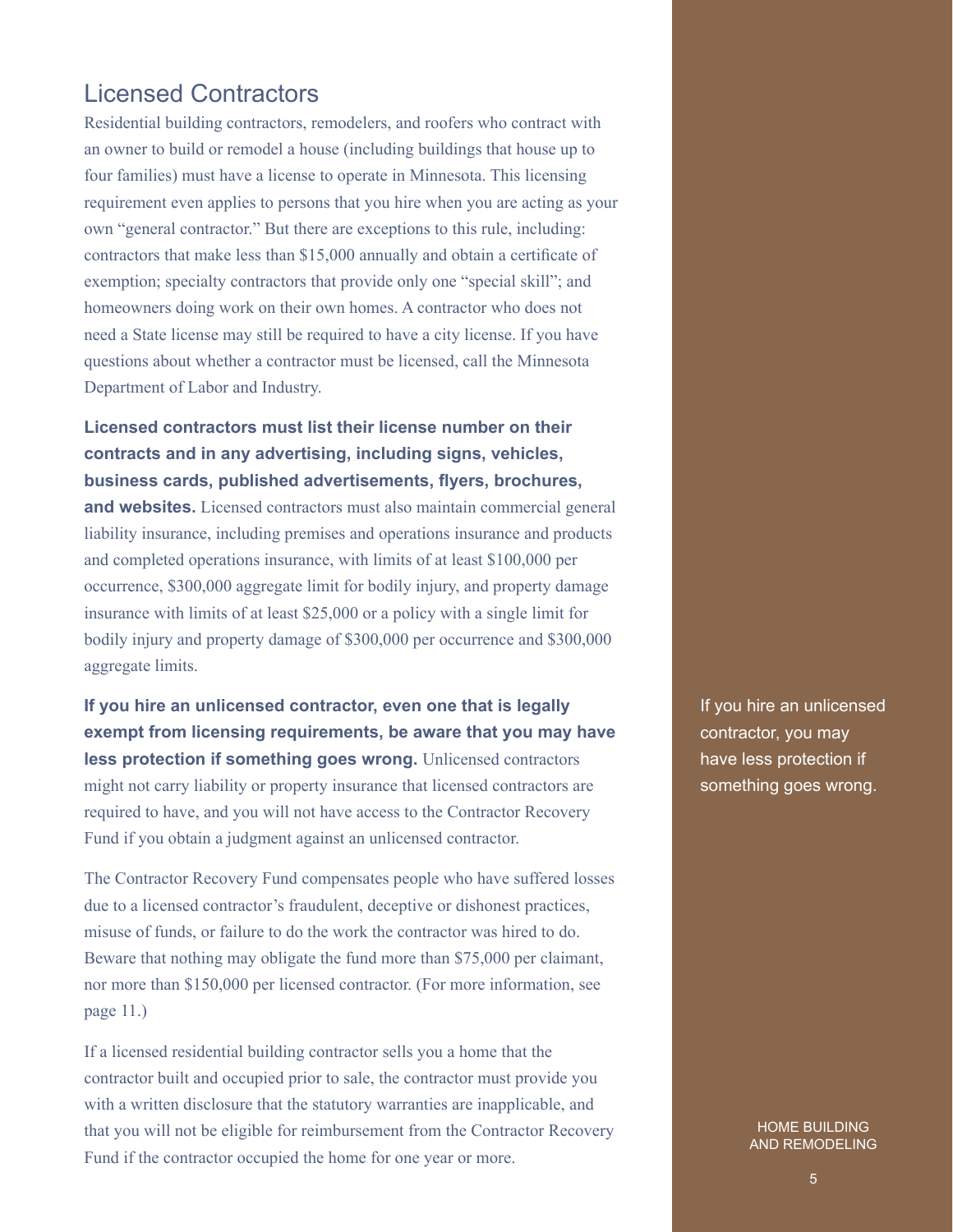# Beware of Con Artists

Here are some possible tip-offs to "fly-by-night" home improvement scams. Be wary of working with contractors who do the following:

- Arrive at your home unsolicited or in an unmarked truck or van.
- Claim, "We've just done a job nearby and have material left over so we can do the job for half the price."
- Can only provide a post office box address, with no street address (and even a street address should be checked), or a telephone number that is just an answering service.
- Use high pressure sales tactics.
- Refuse to give you a written estimate or contract.
- Request that you obtain any necessary permits.
- Refuse to provide their license number (if they are required to be licensed).
- Require full or substantial payment before work begins.

**Listen to your instincts. If you have an uneasy feeling, just say "no" and don't sign anything.** Con artists can be persuasive: the longer you allow them to talk to you, the greater the opportunity they see to sweet talk you into making a decision you might regret. Don't continue to engage with a salesperson who you have already turned down.

# Storm Damage and Insurance Claims

If your home sustains storm damage from hail, winds, tornadoes or the like, your homeowner's insurance policy may provide coverage to repair your home. Typical coverage under a standard homeowner's insurance policy includes the following:

- The amount of money it will pay to fix your home, including any upgrades that are required by local codes when the damage is repaired.
- Reasonable expenses you paid to live elsewhere while your home is fixed.
- The amount of money it will pay to remove debris from your home.
- Personal property such as furniture and clothing is usually covered, but limits vary by disaster. The standard policy contains actual cash value coverage on personal property.

Your mortgage provider (called a "mortgagee") may become involved when your home sustains damage covered by insurance. This is because as a condition of issuing any mortgage, most mortgagees require the homeowner to maintain hazard insurance on the property and to list the mortgagee as a "loss payee" on the policy. The result is that any payment for damage to

Listen to your instincts. If you have an uneasy feeling, just say "no" and don't sign anything.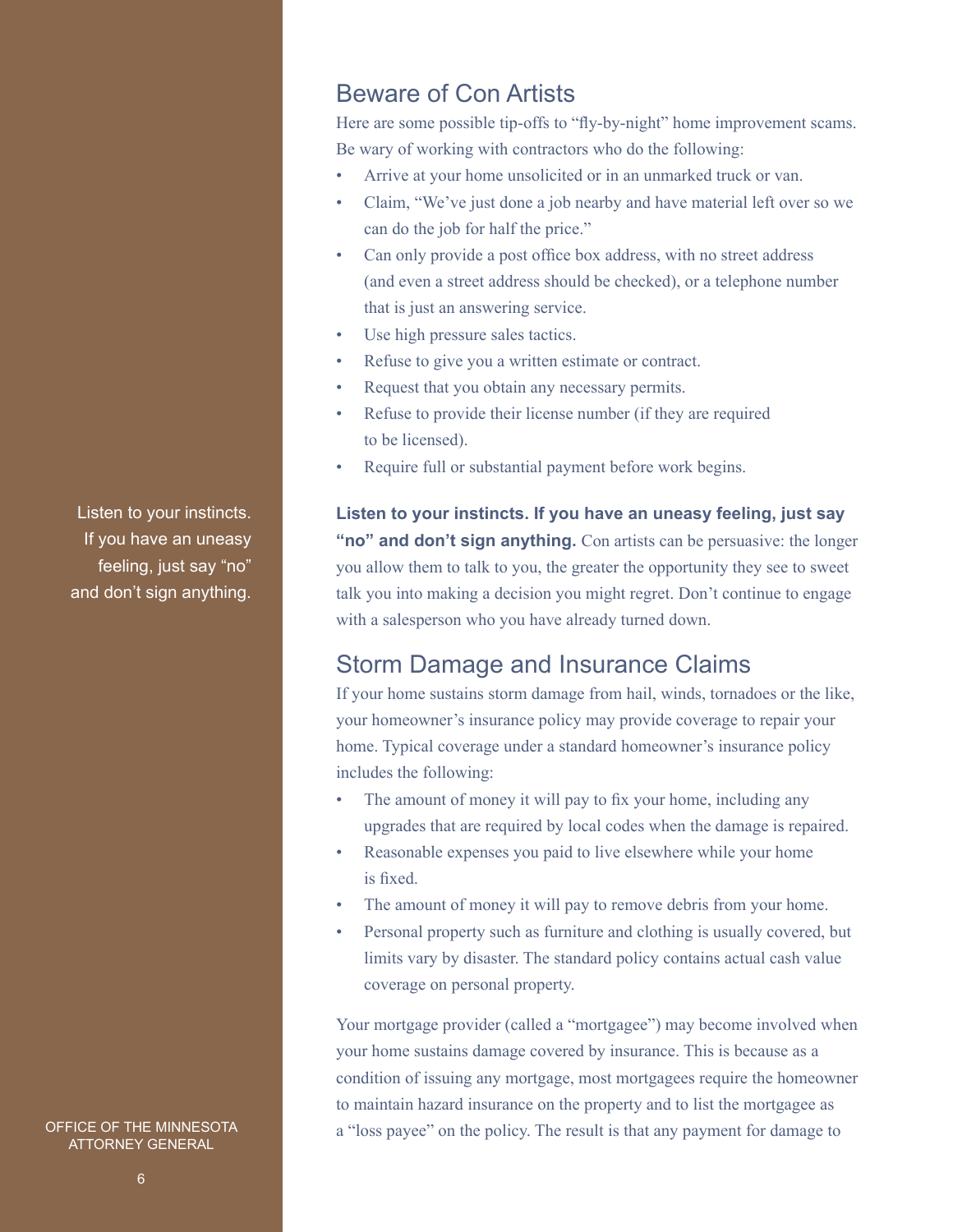the property is made payable to both the homeowner and the mortgagee. Generally, the security interest that the mortgagee holds in the property authorizes the mortgagee to oversee repairs and disburse insurance proceeds to ensure that the work is performed so that the property is returned to its pre-storm value.

**If you need to rebuild or repair your home as a result of a storm, watch out for unlicensed or fraudulent home repair contractors who make promises that they can't deliver, and may even grab your insurance or emergency relief money and run.** Be careful, because if a con artist takes your money, it may be impossible to get it back. Likewise, some contractors who claim to specialize in storm damage claims may try to trick you into acting immediately, before you have time to shop around.

Carefully read everything a contractor asks you to sign before you sign it. For example, some contractors claim that you must sign an authorization to allow the contractor to inspect your property, provide you with an estimate, or to communicate with your insurance company about the damage to your home. While the contractor may further suggest that the form you are signing doesn't obligate you to anything, the contractor may later claim that you signed a binding contract that requires you to use the contractor's services on your insurance restoration project. A reputable contractor should not offer to pay your insurance deductible (which is against the law in Minnesota); ask you to sign a "blank" contract; or require you to sign anything to inspect your property or to provide you with a repair estimate. Ask the representative to leave all documents, including authorizations, contracts, and change orders, with you for review before you sign anything. **If the contractor won't give you time to review documents with a trusted advisor, consider that to be a big red flag.** 

# Consumer Protections

Once you have chosen the best bid, it is time to write the contract. While many homeowners simply sign the bid and let that serve as a contract, the bid or proposal is rarely detailed enough to give you adequate protection should a dispute arise. Many contractors use prepared contract forms, but again, these may not be detailed enough. Remember that the contract can be revised, but only before you sign it.

It is a red flag if the contractor won't give you time to review documents with a trusted advisor.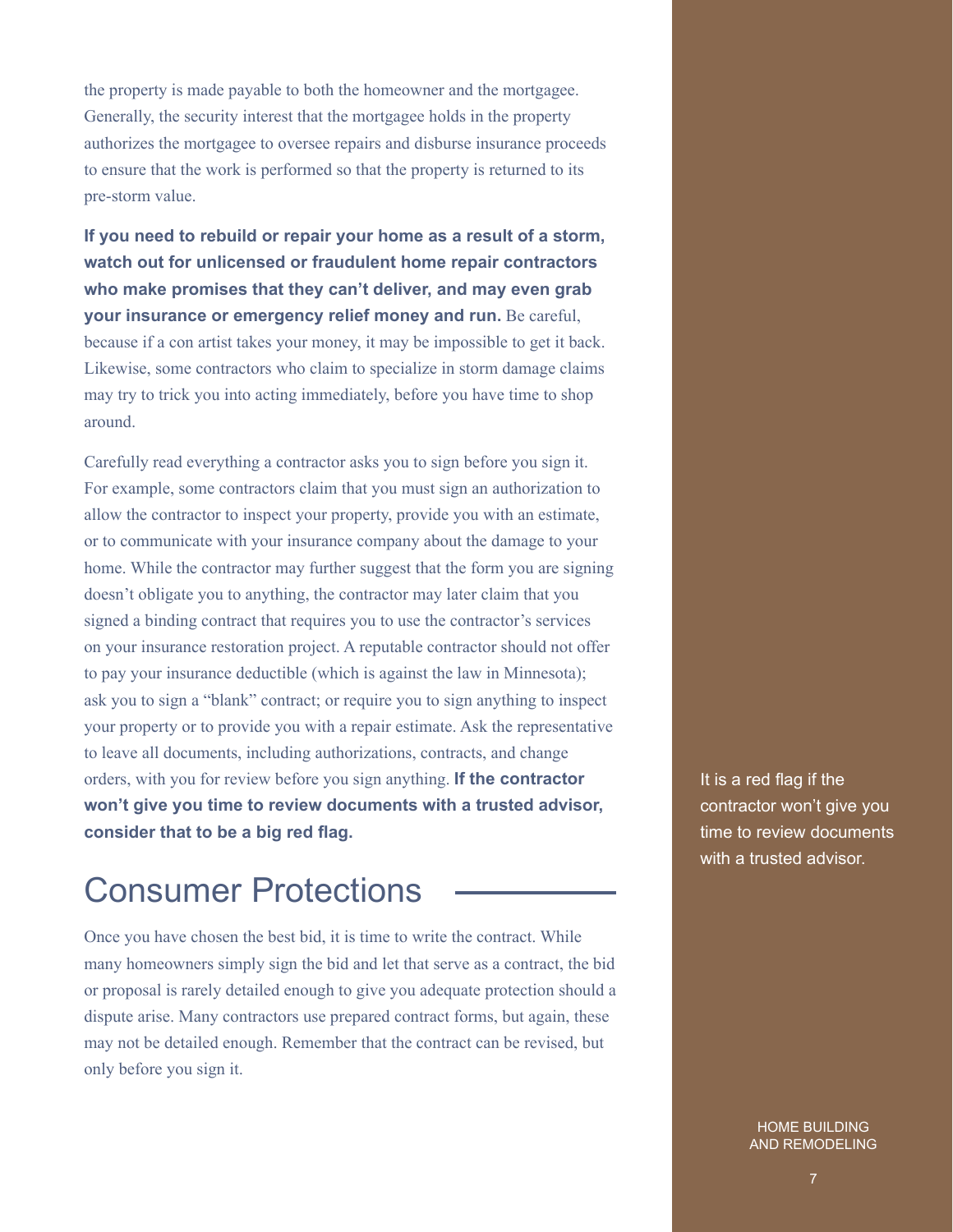Don't sign any contract if the oral promises made by the salesperson are not backed up in writing.

**Don't sign any contract if the oral promises made by the salesperson are not backed up in writing.** The contract should be detailed about the kinds of materials to be used and the work to be done. Minnesota law requires contractors to reduce all contracts and change orders to writing and to include the following:

- 1. A detailed summary of the services to be performed;
- 2. A description of the specific materials to be used or a list of standard features to be included; and
- 3. The total contract price or a description of the basis on which the price will be calculated.

Wherever possible, specify brand names, colors, grades, styles, and model numbers. The contract should also include the names of any subcontractors and all material suppliers. Keep in mind that any item not included in the contract can be considered an extra that may end up costing you more.

State law also provides additional consumer protections when you have work done on your home: every contract for home construction or a home improvement project includes a state-mandated warranty against defects, and, if something really goes wrong with your project, you may be able to recover money from the Contractor Recovery Fund.

# What to Include in Your Contract

- **• Building Permits and Inspections**: The contractor should obtain the necessary permits and inspections so the contractor will be responsible for the work meeting all building codes. If you obtain the permits, you will be responsible.
- **Starting and Completion Date**: Delays can and do occur, so a general statement allowing for "reasonable" delays, while establishing an anticipated starting and completion date, is a good idea.
- **Change Order Clause**: This is an agreement that the contract cannot be modified without the written consent of both parties. Protect yourself: put major changes in writing.
- **Schedule of Payments**: While a token "good faith" down payment is customary, this should not be more than a small percentage of the total job. Any contractor who insists on a large down payment should be avoided. On the other hand, many contractors are small businesses with the need for cash flow to buy material and pay wages. If this is the case, you might set up a payment schedule that reflects work done to date.
- **• Holdback Clause**: This allows you to withhold a final payment until sometime after all inspections have been passed and the job is completed.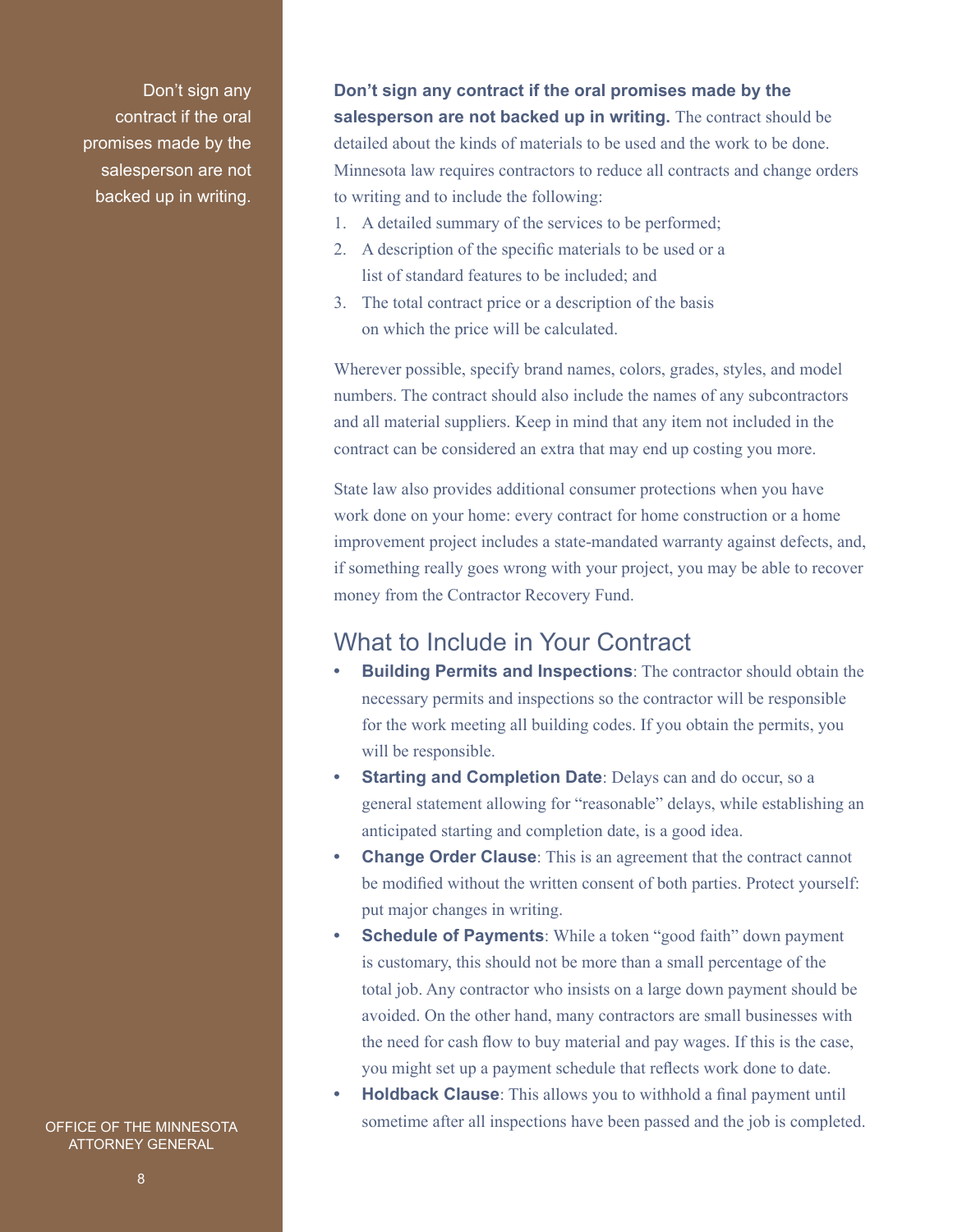This allows you time to inspect the job. If there are any problems, this can serve as incentive for the contractor to remedy them.

**Cleanup:** This item is often neglected, but it should be considered, particularly if a good deal of debris will be generated.

There are many other items that can be part of your contract, depending on the type and size of the project. If the project involves a large amount of money, it may be in your best interest to have an attorney review the contract for possible problems and to suggest additional provisions for your protection. Most importantly, be sure the contract is written in plain language to help minimize the possibility of misinterpretation.

Once you have signed the contract, you still may be able to reconsider that decision within three business days under the Minnesota Home Solicitation Sales Act. Generally, in all home solicitation sales, the seller must: (a) inform the buyer orally of the right to cancel; (b) provide a receipt or copy of a contract that references specific language regarding the right to cancel a contract; and (c) furnish the buyer with a fully completed form in duplicate captioned "Notice of Cancellation." **If you don't cancel a home solicitation sale within three days, you may be locked into the contract.**

Similarly, if the goods or services were to be paid from the proceeds of an insurance policy, **State law provides the homeowner with the right to cancel the contract within 72 hours after being notified by his or her insurance company that the claim has been denied.**  The contractor must then return any payments to the homeowner within 10 days, less reasonable compensation for emergency services provided to the homeowner.

# Home Warranties

**Minnesota law mandates that contracts for new-home construction and home improvement projects include statutory warranties against defects.** These warranties are set forth in Minnesota Statutes, chapter 327A, and are transferable to subsequent purchasers of the home. The statutory warranties may only be waived or modified under limited circumstances. Any attempt to waive or modify the statutory warranties that does not comply with the applicable exceptions "shall be void."

In every sale of a new home, in every contract for new-home construction, and in home improvement contracts for major structural changes or

If you don't cancel a home solicitation sale within three days, you may be locked into the contract.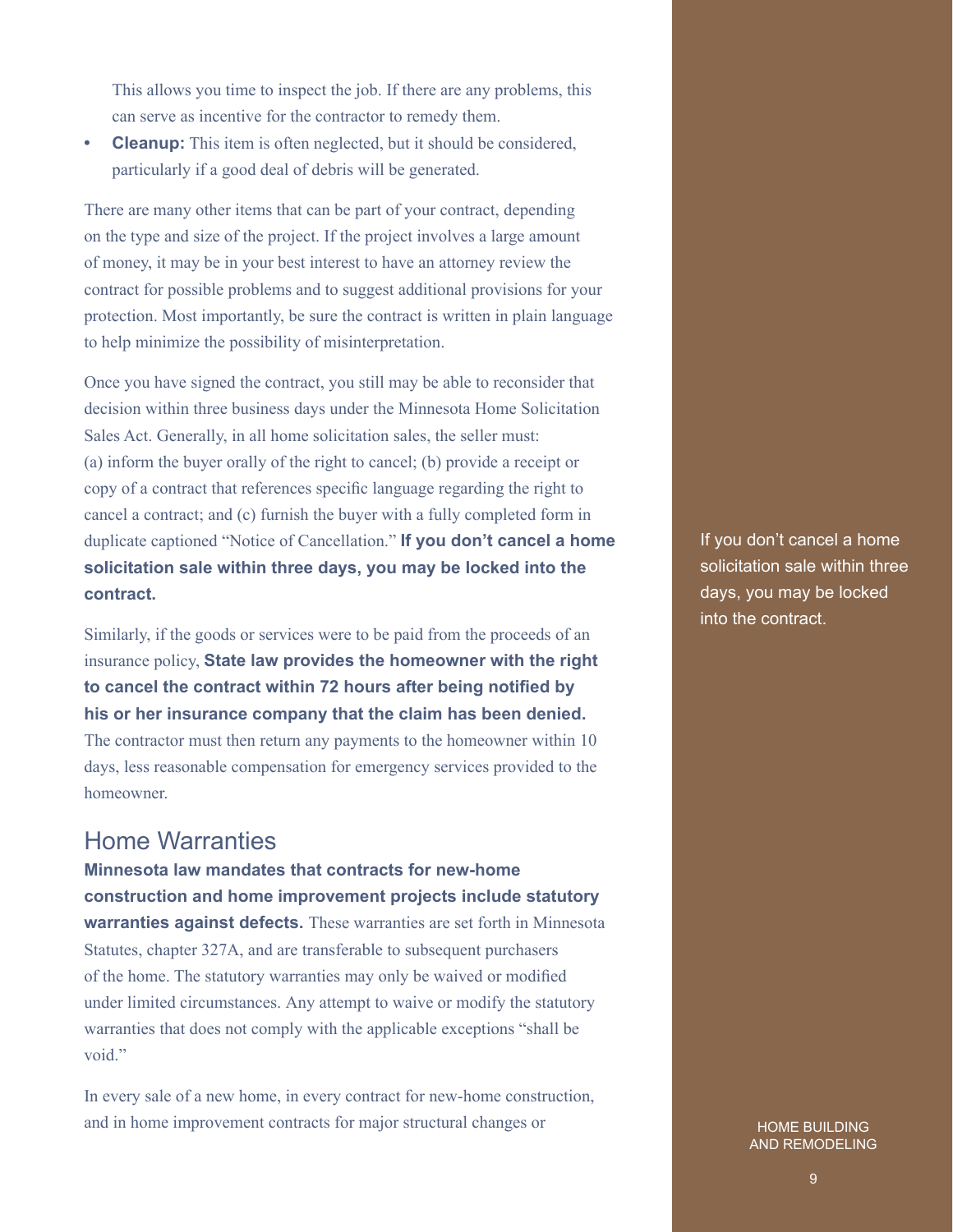additions to a home, a statutory warranty is provided to the homeowner. For new homes, the statutory warranty coverage begins when the buyer takes possession of the home. For home improvements, the statutory warranty begins when the project is completed. Statutory warranties provide that:

- 1. For one year the home shall be free from defects caused by faulty workmanship and defective materials due to noncompliance with building codes.
- 2. For two years the home shall be free from defects caused by faulty installation of plumbing, electrical, heating, and cooling systems due to noncompliance with building codes.
- 3. For ten years the home shall be free from major construction defects due to noncompliance with building codes.
- 4. For remodeling projects, work not specifically covered above is covered for a one-year period. During this period the contractor warrants that the home shall be free from defects caused by faulty workmanship or defective materials due to noncompliance with building codes.

In new-home construction, the homeowner can take action against the contractor for breach of warranty and recover either the amount necessary to fix the defect, or the difference between the value of the home without the defect and the value of the home with the defect. In remodeling projects, the homeowner can take action against the contractor for breach of warranty and recover damages up to the amount necessary to fix the problem.

In both new-home and home improvement construction, the contractor is not liable for problems caused by work for which they were not responsible, or products they did not furnish; damage not reported by the homeowner within six months of discovering the problem; damage such as personal injury or loss of personal property; damage due to normal wear and tear; loss or damage due to negligence; and, in the case of home improvements, loss or damage due to defects in the existing structure not caused by the home improvement. There are additional exclusions spelled out in State law as well.

These statutory warranties are in addition to any other warranties that the contractor agrees to provide as part of the contract. **You should, therefore, be sure that you have read and understand the extent of any contractual warranties that your contractor agrees to provide.** You should also be sure that you understand what steps you must take to exercise your rights under any contractual warranties that the contractor agrees to provide.

You should be sure that you have read and understand the extent of any contractual warranties that your contractor agrees to provide.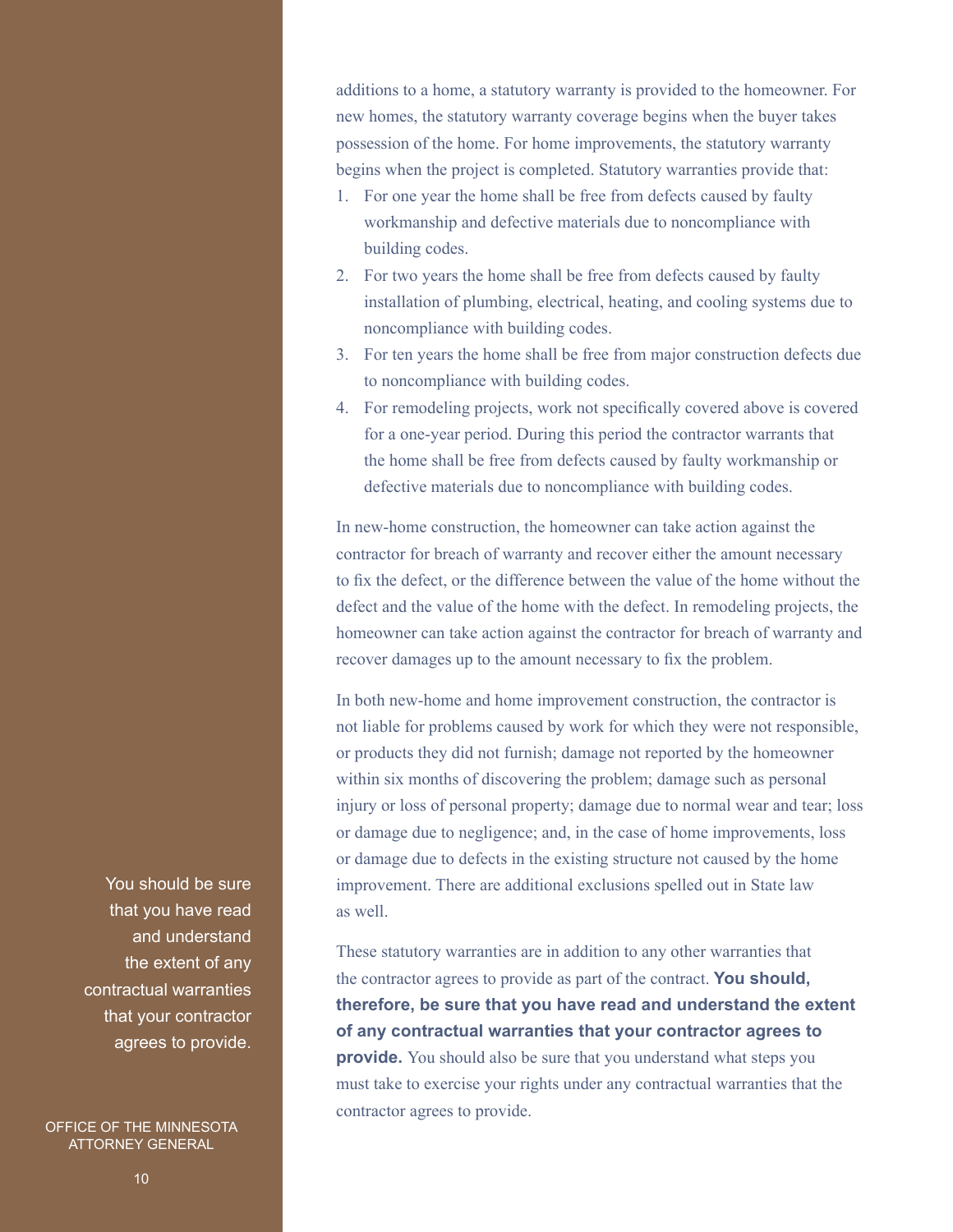You cannot file a lawsuit against the contractor on your statutory warranties without first going through a multi-step process to give the contractor an opportunity to repair the problem. The first step is to notify the contractor in writing of the problem you have encountered. As a general matter, you must do this within six months of discovering the problem. The next step is to let the contractor inspect the problem so that the contractor can propose a repair. The contractor is required to perform the inspection within 30 days of your notice, and to provide a written offer to repair the problem within 15 days of the inspection.

If you and the contractor are not able to agree on a plan for the repair, your recourse under the warranty law is to file a lawsuit against the contractor. However, if the contractor inspected your property and made a written offer to repair, you cannot file a lawsuit until (a) at least 60 days have lapsed since the written offer of repair is provided, or (b) you complete the home warranty dispute resolution process through the Department of Labor and Industry. In the home warranty dispute resolution process, you and the contractor will select a neutral party who will try to help the parties reach an agreement on the scope of the repair. If the home warranty dispute resolution process is not successful, you still have the right to file a lawsuit against the contractor.

# Contractor Recovery Fund

If a homeowner hires a licensed contractor who fails to perform the agreed upon duties, or breaches the contract, the homeowner may take legal action and obtain a judgment against the contractor. **If the homeowner is unable to collect on this judgment from the contractor, the homeowner may be eligible to have part of the judgment paid by the Contractor Recovery Fund, provided that the contractor is properly licensed with the State of Minnesota.** The fund is established by statute and administered by the Minnesota Department of Labor and Industry as a safety net for consumers. State law limits the amounts of possible recovery and the circumstances under which the fund will provide recovery. **For example, claims to the fund are limited to \$75,000 maximum per claimant and \$150,000 maximum per licensed contractor.** These limits mean that, if multiple claims are filed, your claim may be subject to prorating or reduction.

There are several steps in the process between suing a contractor and recovering money from the Contractor Recovery Fund. The steps in the process that you, the homeowner, must take include:

- Obtaining a judgment in your favor against a licensed contractor.
- Diligently pursuing your remedies against the contractor and any

If the homeowner is unable to collect on this judgment from the contractor, the homeowner may be eligible to have part of the judgment paid by the Contractor Recovery Fund.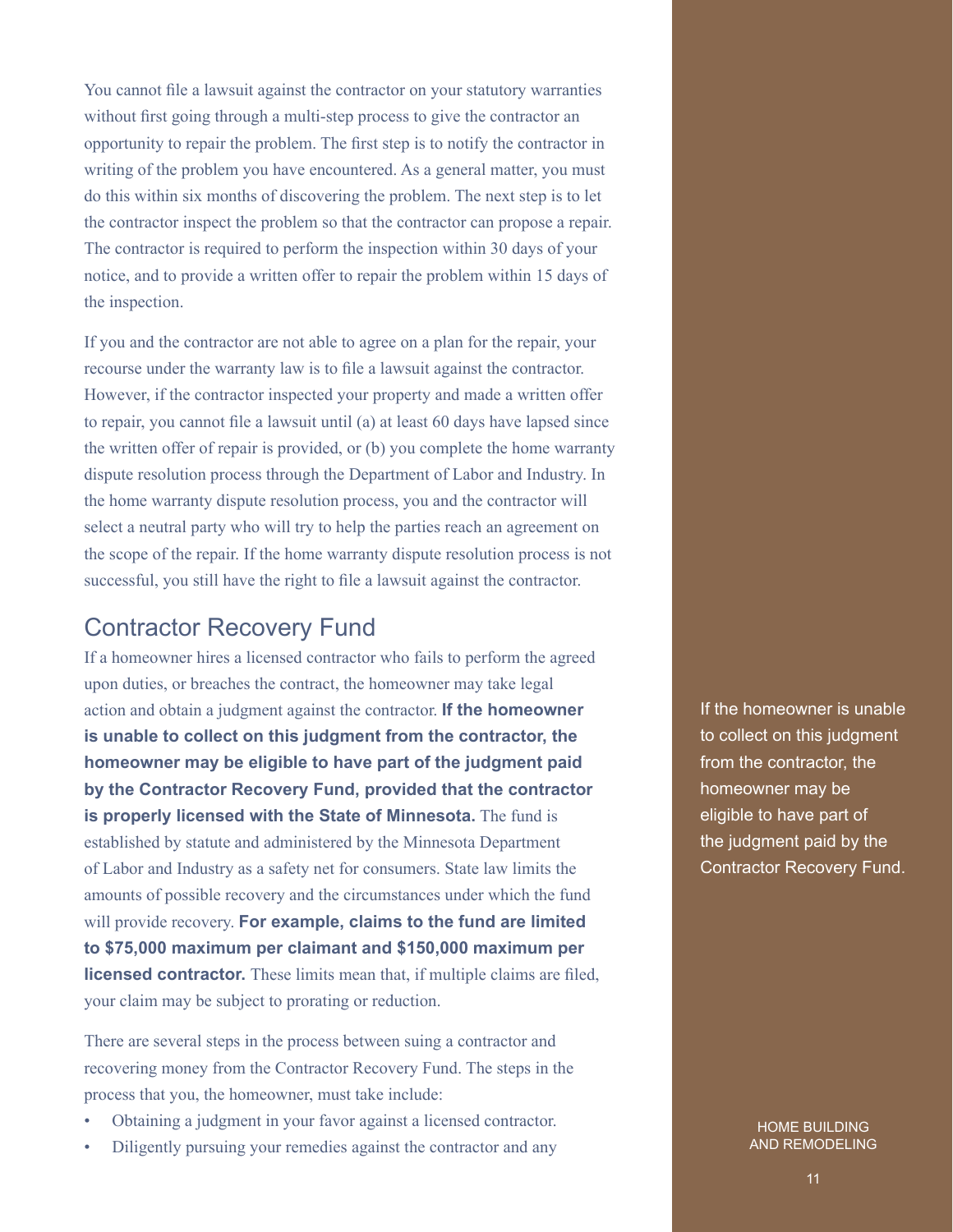other persons liable to you for the damage. You will probably look to the assets of the contractor, the owner of the contracting company, the bondholders, the insurance company, and anyone else that may be liable.

- Applying to the Contractor Recovery Fund. If no assets are found during your search, you must apply to the fund within two years after obtaining your judgment. You will submit an application form, supporting documents, and a copy of your judgment to the Minnesota Department of Labor and Industry.
- Seeking payment from the fund:
	- If your application for payment is accepted, payment is generally made in the following fiscal year.
	- If your application is not accepted, you can make a written request for a hearing to determine whether you are entitled to payment.
- Receiving an order for payment from the fund. Payments are limited to your actual and direct out-of-pocket losses from the transaction with your contractor. The applicable law provides that you cannot recover your attorney's fees, litigation costs, or any interest from the fund.

### **You may file an application to the fund even if the judgment against your contractor has been discharged in bankruptcy.**

If your contractor files for bankruptcy before you obtain a judgment, you should ask the bankruptcy court to lift the bankruptcy stay for the sole purpose of allowing you to obtain a judgment against the contractor so you can file a claim for recovery with the fund.

# Understanding Mechanic's Liens

If you have never heard about a mechanic's lien, or you have heard the term but do not really know what a mechanic's lien is, you are not alone.

**If you are planning to build or have work done on your home or property, take time to first understand Minnesota's mechanic's lien law (Minnesota Statutes, chapter 514).** Understanding the law now can save you time, money and frustration later.

# What is a Mechanic's Lien?

**Every person or firm that has furnished work or provided material to build or improve your property is entitled to a mechanic's lien on the property.** This means that the contractor and any subcontractor or material supplier for a building project can go to court and try to take possession of your property if they are not paid. However,

If you are planning to build or have work done on your home or property, take time to first understand Minnesota's mechanic's lien law.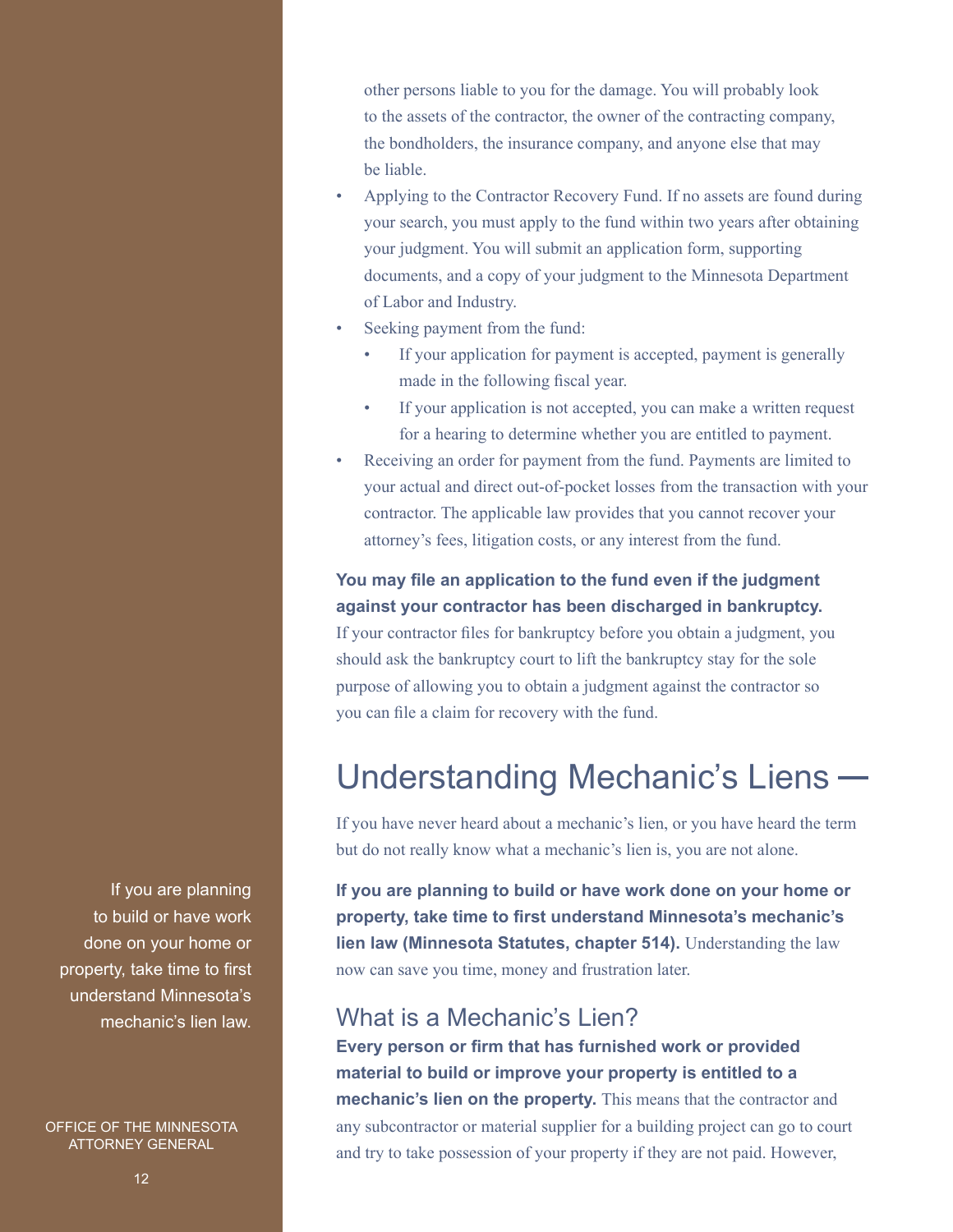there are a number of items you should be aware of in order to avoid liens or determine if a lien is valid and enforceable.

# Contractor Must Be Licensed By the State

A contractor who is supposed to be licensed, but is not, cannot file a mechanic's lien, even if all other provisions of the contract have been met.

# Contractor Must Give You Notice

**In most cases, your contractor must give you written notice of intent to file a lien if the contractor is not paid.** This notice is required whenever subcontractors or material suppliers are employed to provide labor, skill, or materials for the improvement. If subcontractors are used, the notice is prescribed by law and must be included in a written contract, or, if there is no written contract, must be delivered to you separately within 10 days after the work is agreed upon. The notice must explain that subcontractors and suppliers may also have a lien on your property if they are not paid, even though they do not have a contract directly with you. The notice must state that Minnesota law allows you to either:

- Pay any subcontractor directly and deduct that amount from the contract price; or
- Withhold from the contractor for 120 days after all work is completed as much of the contract price as is necessary to pay those subcontractors directly unless the contractor has given you lien waivers signed by the subcontractors. A lien waiver is a written statement signed by a subcontractor giving up the subcontractor's right to file a lien against your property.

If the contractor's notice is not given properly, the contractor does not have the right to a lien against your property.

# Subcontractors Must Give You Notice

**Subcontractors, including materials suppliers, must also give you a specific notice in order to protect their right to file a lien if they are not paid by the contractor.** The notice must give the name and address of the subcontractor, the name of the contractor who hired the subcontractor, and the type of service or material provided and its estimated value. The subcontractor's notice must be given to you within 45 days of the time the subcontractor first furnishes labor or materials or it is not enforceable. The notice required from both the general contractor and the subcontractors must be delivered personally or by certified mail to either you or your authorized agent.

In most cases, your contractor must give you written notice of intent to file a lien if the contractor is not paid.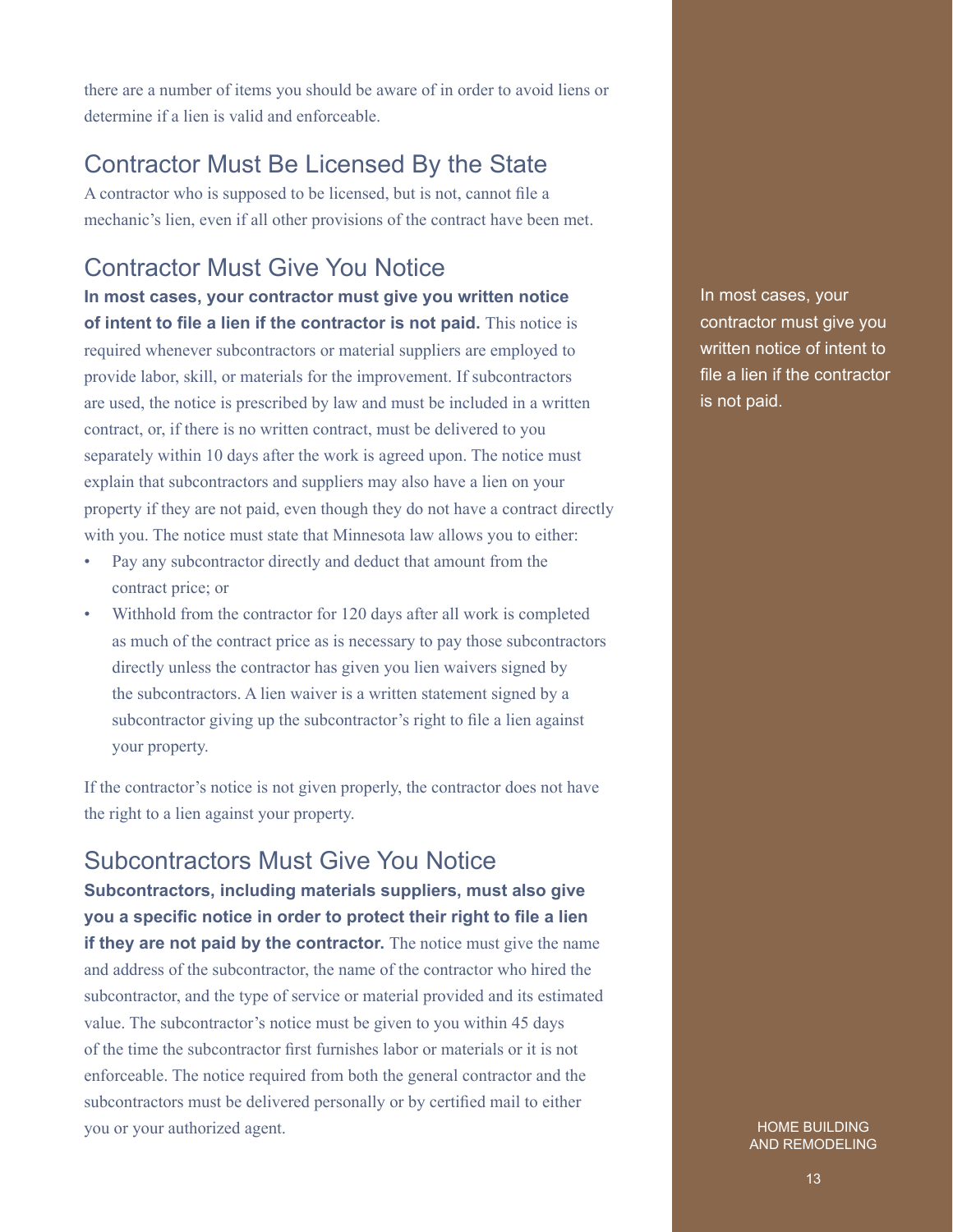# You Only Have to Pay Once

If you obtain a valid lien waiver from the subcontractor, or if you pay the general contractor in full before receiving the notice from the subcontractor, you cannot be forced to pay for the services or material a second time if the contractor fails to pay the subcontractor.

# Protect Yourself

To protect yourself from having liens filed against your property, you should have the contractor list in the contract the names of all anticipated subcontractors and material suppliers. In addition, keep track of any subcontractor notices you may receive before your final payment, since some subcontractors may not be listed in the contract. Then, before making final payment, be certain you receive lien waivers signed by each of the subcontractors.

# Apportioning Your Payment

Minnesota law gives you, as a property owner, two ways to reduce the risk that a subcontractor will file a mechanic's lien against your property. First, if you have not yet paid the general contractor in full when you receive the subcontractor's notice, you have the right to deduct the price of the subcontractor's goods or services from the amount you owe to the general contractor. You can then pay that amount directly to the subcontractor. If you pay the subcontractor directly, be sure to get a lien waiver from the subcontractor.

Second, for 120 days after all work is completed, you have the right to withhold from the contractor as much of the contract price as is necessary to pay subcontractors unless the contractor has given you lien waivers signed by the subcontractors.

# When and Where Liens Are Filed

If a lien is filed against your property (in the form of a lien statement), it must be filed with the county recorder and a copy delivered to you, the property owner, either personally or by certified mail, within 120 days after the last material or labor is furnished for the job. **If the lienholder wants to foreclose on your property (i.e., wants to enforce a lien), the lienholder must start that process within one year after providing the last item described on the lien statement.**

If the lienholder wants to foreclose on your property, the lienholder must start that process within one year after providing the last item described on the lien statement.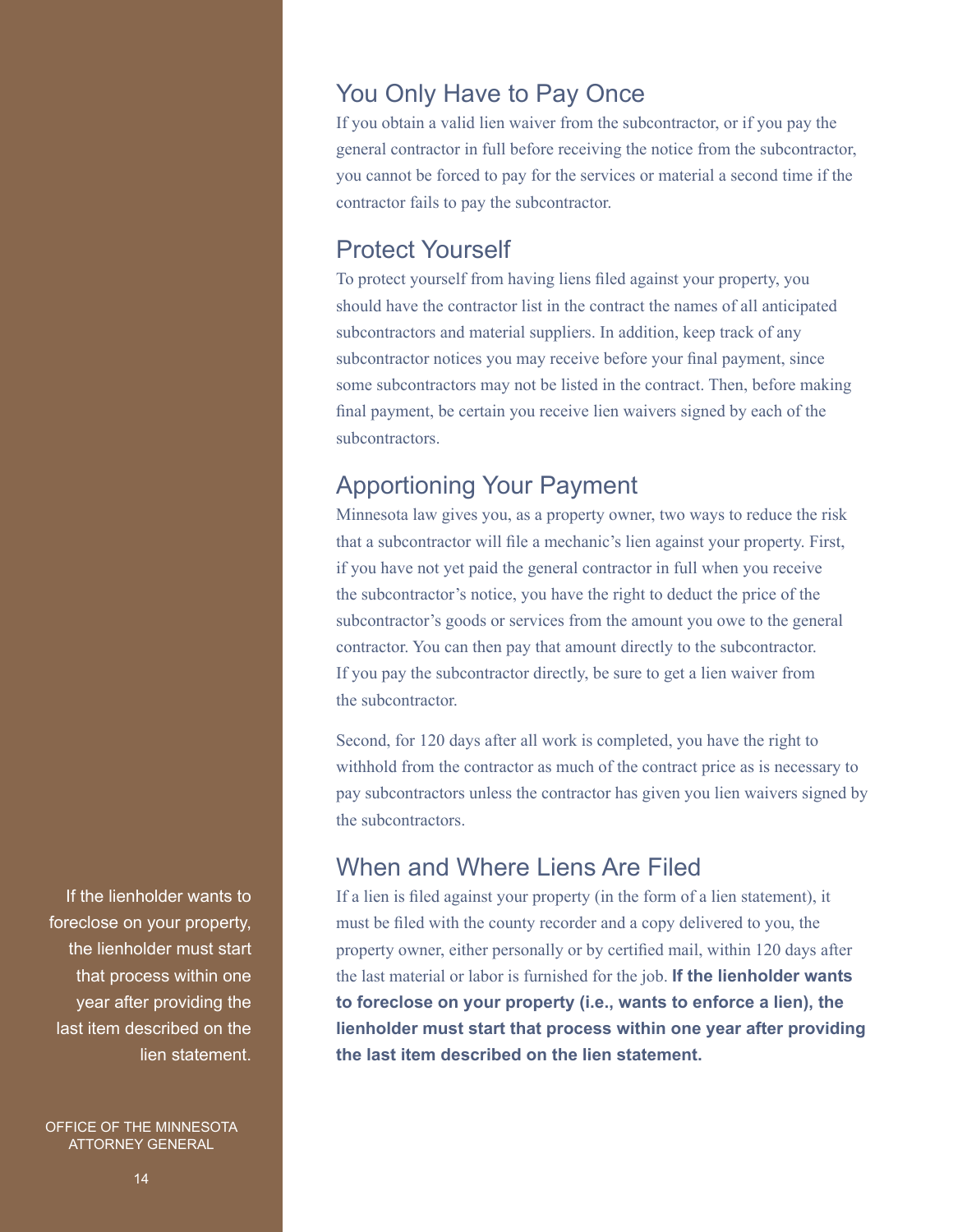# To Enforce a Lien

To enforce a lien, the lienholder, who has filed a lien statement with the county recorder and delivered a copy to you, must bring a civil complaint against you in district court. When one lienholder begins such an action, all other lienholders become defendants with you, the property owner. These other lienholders must file an answer to the complaint just as you must do. At the time the lienholder files the complaint, the lienholder must also send you and all other lienholders a summons announcing the filing of the suit. The summons will contain the amount of the lien, a description of the property, a description of the improvements made by the lienholder, and a requirement that each defendant file with the court his or her answer to the complaint within 20 days after the summons is served.

# Complainant's Notice of *Lis Pendens*

In addition to filing a lien statement, a complaint, a bill of particulars, and sending out summonses, the lienholder bringing suit must also file with the county recorder a Notice of *Lis Pendens* ("litigation pending"). The notice must also be filed within one year after the lienholder provided the last item described on the lienholder's lien statement. This notice is attached to the title of your property and serves to notify buyers (should you decide to sell your property before the matter is settled) that there is a lien on the property. The *lis pendens* does not, however, extend the one-year deadline for filing the complaint.

Usually the lienholder begins the action at the same time the lienholder files the Notice of *Lis Pendens.* If the lienholder fails to file the notice within the one year deadline, the lien cannot be enforced against a buyer or mortgage holder who does not know about the lien, regardless of how far the lawsuit has gone.

# Action You Can Take

If a mechanic's lien has been filed against your property, you need to consider your options. First, you can wait for the lienholder to file suit against you to enforce the lien. Then, you can raise any defenses to the lien in your answer. If the lienholder does not file suit and the Notice of *Lis Pendens* within the one-year timeframe, the lien is unenforceable.

# **If you think the lien was filed without justification, you can also bring an action in court to have the lien removed from your title.**

This type of lawsuit is called an action to determine "adverse claims" in real estate. An action to determine adverse claims on your property may be

If you think the lien was filed without justification, you can also bring an action in court to have the lien removed from your title.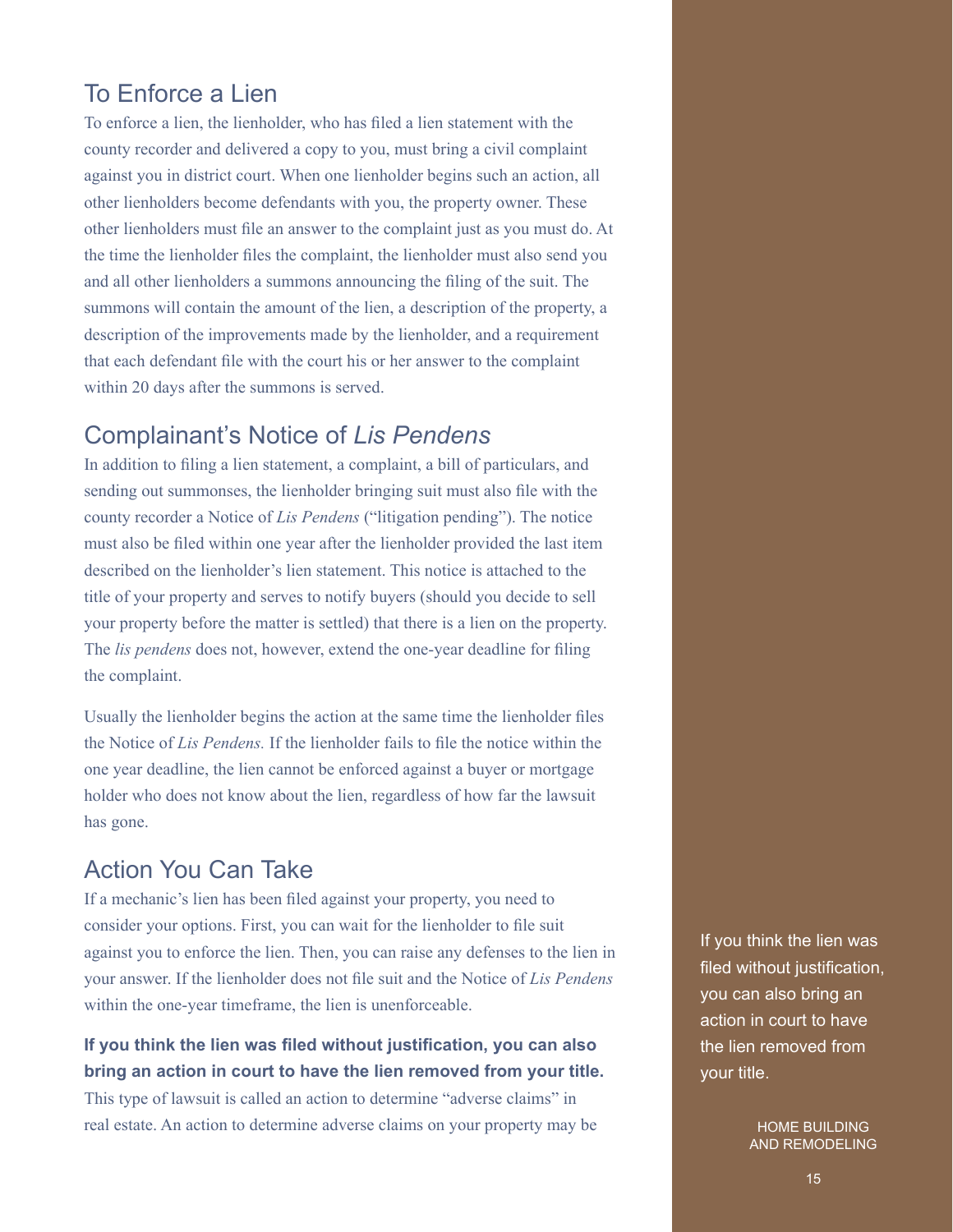necessary if you want to have the validity of a mechanic's lien determined before the one-year deadline. For example, this may be necessary if you want to sell your home before the one year is up. Your private attorney can help you determine whether you need to file an action to determine adverse claims if a mechanic's lien is filed against your property.

# **Settlement**

There are several ways a lien might be settled after an action is begun by the lienholder. You may settle out of court. If this happens, you, the property owner, should make sure that as a condition of settlement, the lienholder removes the Notice of *Lis Pendens* from the title and files a Satisfaction of Mechanic's Lien form with the county registrar of deeds.

If you do not settle out of court, you may receive a judgment by the court. A judgment takes precedence over lien statements and notices of *lis pendens*. The lien statements and notices of *lis pendens* are removed from the title to the property when a judgment is issued. In the event the court finds in favor of the lienholder, it may order the sale of the property to satisfy the lien.

# Civil Action

**If a lienholder fails to complete any of the steps involved, the lienholder may still try to recover his or her claim in an ordinary civil action,** that is, the lienholder can sue anyone with whom the lienholder has a contract (usually the general contractor or you, the property owner).

# Chronology of Events in a Lien Process

- Sign contract. Subcontractors should be listed on the contract.
- The general contractor gives notice to you, the property owner. Notice must be given in the written contract, or by separate notice delivered within 10 days after work is agreed upon if there is no written contract.
- Work begins. Liens of general contractor and all subcontractors attach.
- Subcontractor gives notice to property owner within 45 days after subcontractor first begins work.
- All work is completed.
- (Optional.) If property owner requests, lienholders must furnish within 15 days an itemized list of amounts claimed and lienholders may not take steps to enforce liens for 10 days.

If a lienholder fails to complete any of the steps involved, the lienholder may still try to recover his or her claim in an ordinary civil action.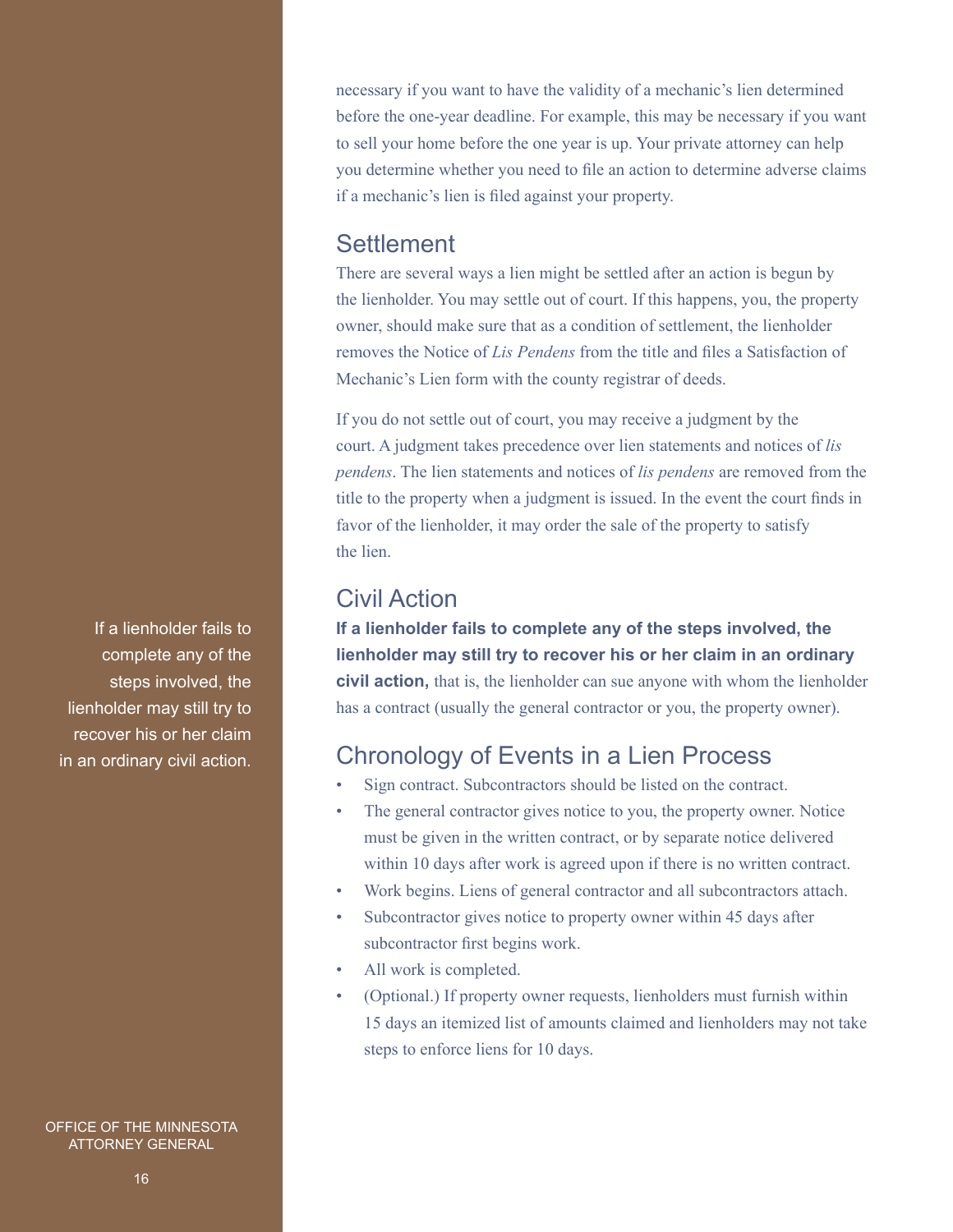- Property owner may pay:
	- 1. General contractor (owner must get lien waivers from subcontractors and general contractor); or
	- 2. Each lienholder (owner should get lien waivers from each one as owner pays them).
- Property owner may withhold payment from the general contractor for 120 days after all work is completed as much of the contract price as is necessary to pay subcontractors directly, unless the owner is furnished with valid lien waivers by the general contractor.
- If not paid, a lienholder files a lien statement within 120 days after work is completed.
- Lienholder must begin action to enforce a lien within one year after landholder's work is completed.

# Resources

# **Glossary**

#### **Building Official:**

The person designated by a municipality to administer and enforce the State Building Code within the municipality.

#### **Building Permit:**

A required permit issued by a building official or municipality to construct, enlarge, alter, repair, move, demolish, or change the occupancy of a building or structure, or to erect, install, enlarge, alter, repair, remove, convert, or replace any gas, mechanical, electrical, plumbing system, or other equipment. The work for which a building permit is required is typically subject to inspection and approval by the building official after completion.

#### **Mechanic's Lien:**

A legal right that may be exercised by contractors, subcontractors, and materials suppliers to take possession of a home or property for nonpayment of labor or materials that improved the home or property.

#### **Residential Building Contractor:**

A person or company in the business of building residential real estate, or of contracting or offering to contract with an owner to build residential real estate, by providing two or more "special skills." Residential building contractors must have a license to operate in **Minnesota** 

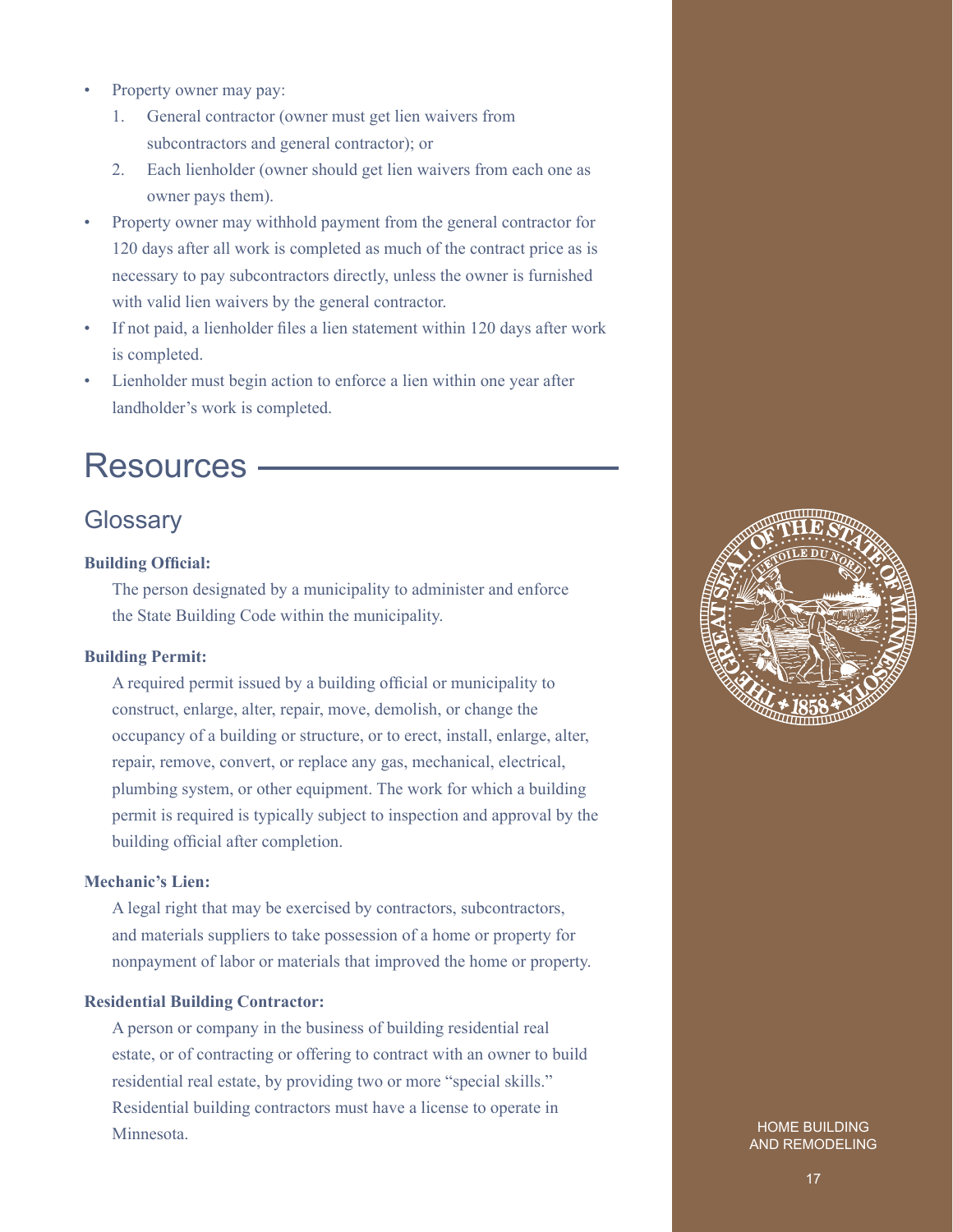#### **Residential Real Estate:**

A new or existing building constructed for habitation by one to four families, as well as detached garages.

#### **Residential Remodeler:**

A person or company in the business of contracting or offering to contract with an owner to improve existing residential real estate by providing two or more "special skills." Residential remodelers must have a license to operate in Minnesota.

#### **Residential Roofer:**

A person or company in the business of contracting, or offering to contract with an owner, to complete work on residential real estate in roof coverings, roof sheathing, roof weatherproofing and insulation, and repair of roof systems. Residential roofers must have a license to operate in Minnesota.

#### **Special Skill:**

A statutorily defined term related to whether a contractor must be licensed. The following eight categories are "special skills":

- **Excavation,** including excavation; trenching; grading; and site grading.
- **• Masonry and Concrete,** including drain systems; poured walls; slabs and poured-in-place footings; masonry walls; masonry fireplaces; masonry veneer; and water resistance and waterproofing.
- **• Carpentry,** including rough framing; finish carpentry; doors, windows, and skylights; porches and decks (excluding footings); wood foundations; and drywall installation, (excluding taping and finishing).
- **• Interior Finishing,** including floor covering; wood floors; cabinet and counter top installation; insulation and vapor barriers; interior or exterior painting; ceramic, marble, and quarry tile; ornamental guardrail and installation of prefabricated stairs; and wallpapering;
- **Exterior Finishing,** including siding; soffit, fascia, and trim; exterior plaster and stucco; painting; and rain carrying systems such as gutters and down spouts.
- **Drywall and Plaster,** including installation; taping; finishing; interior plaster; painting; and wallpapering.
- **• Residential Roofing,** including roof coverings; roof sheathing; roof weatherproofing and insulation; and repair of roof support system.

In general, a contractor who provides two or more "special skills" must be licensed by the Minnesota Department of Labor and Industry.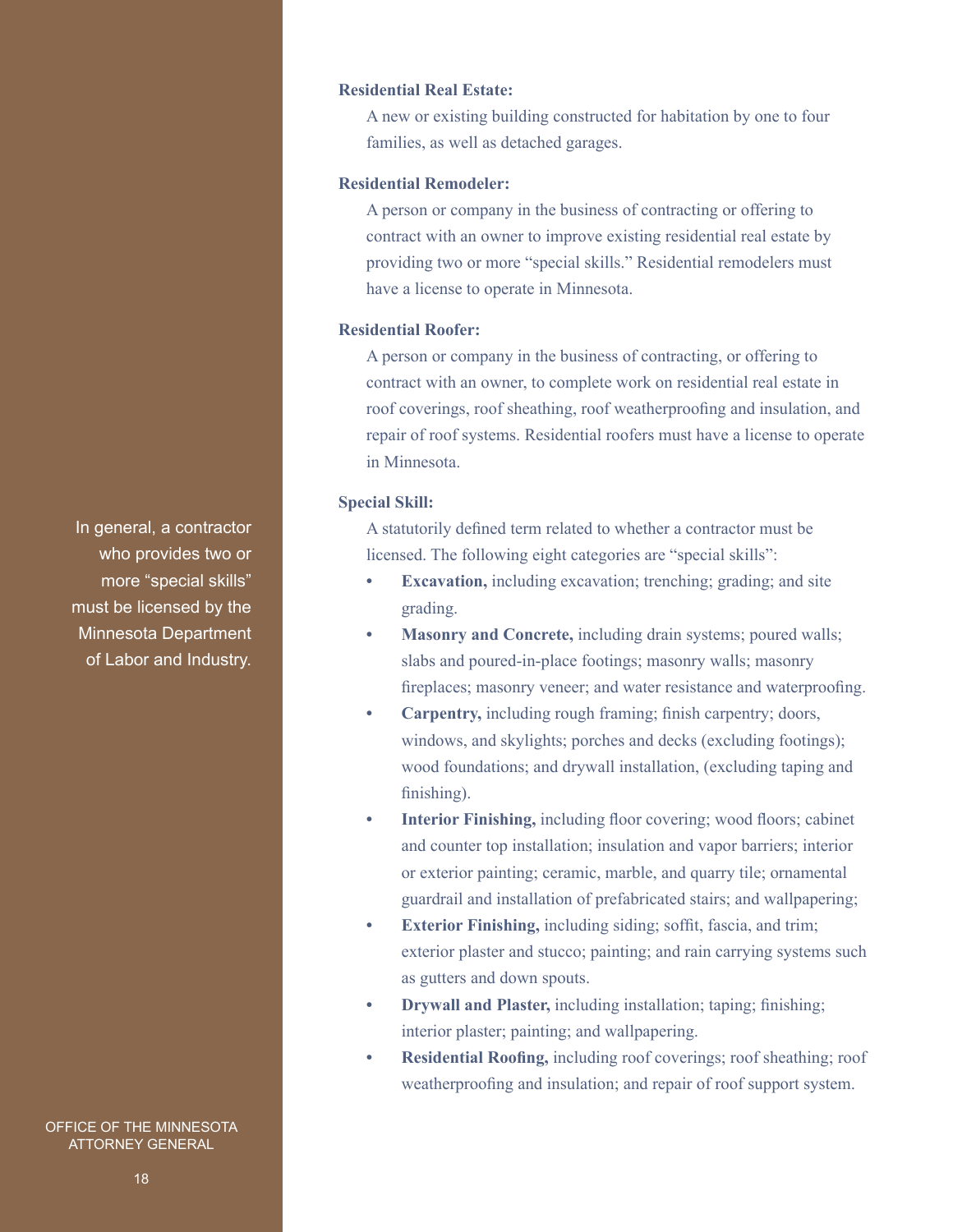**• General Installation Specialties,** including garage doors and openers; pools, spas, and hot tubs; fireplaces and wood stoves; asphalt paving and seal coating; and ornamental guardrail and prefabricated stairs.

#### **Specialty Contractor:**

A person or company in the business of contracting or offering to contract to build or improve residential real estate by providing the identical "special skill" in every contract with a homeowner. Specialty contractors are not required to be licensed to operate in Minnesota so long as they stick to one "special skill."

#### **State Building Code:**

The rules and regulations adopted by the Commissioner of the Minnesota Department of Labor and Industry to govern the construction, reconstruction, alteration, repair, and use of certain buildings and structures. The code represents the minimum construction and building requirements to safeguard the public health, safety, and welfare at the least possible cost.

#### **Statutory Warranties:**

Warranties that must be given as a matter of law by contractors to consumers in the sale of a new home or in the contract for the sale of home improvement work involving major structural changes or additions to a residential building. These warranties range from one to ten years and relate to defects due to noncompliance with the State Building Code. *See* Minn. Stat. §§ 327A.01-.08.

#### **Subcontractor:**

 A person or company hired by a general contractor to complete a portion of a construction project for which the general contractor is responsible. Subcontractors are typically paid directly by the general contractor from payments made to the general contractor by the homeowner (although, in some cases, the homeowner may wish to consider paying the subcontractor directly to avoid the subcontractor filing a mechanic's lien action). A subcontractor is not required to be licensed as a residential building contractor, residential remodeler, or residential roofer.

Statutory warranties generally cannot be waived or modified by contract.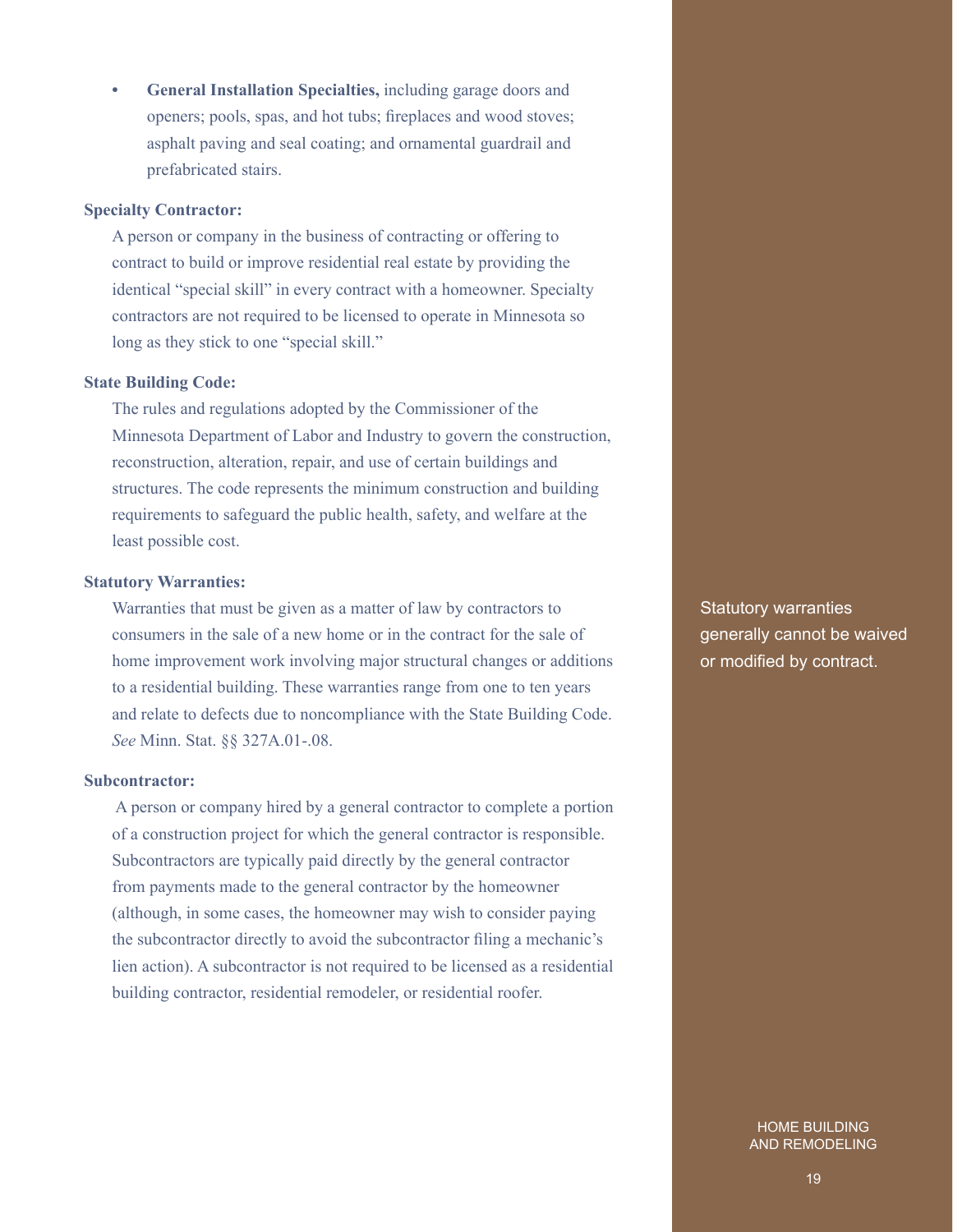# Referral Guide

#### Minnesota Attorney General's Office

The Minnesota Attorney General's Office answers consumer questions, mediates consumer complaints to resolve disputes between Minnesota consumers and businesses, and enforces the State's civil laws. Staff can answer questions and provide consumer publications about landlord and tenant rights, mobile homes, mortgages, cars, credit, scams, unwanted mail and phone calls, and other consumer issues. For further information, or to file a complaint, contact:

# **Minnesota Attorney General's Office Consumer Protection** 445 Minnesota Street, Suite 1400 St. Paul, MN 55101

651-296-3353 or 800-657-3787 TTY: 651-297-7206 or TTY 800-366-4812 (TTY numbers are for callers using teletypewriter devices.) *[www.ag.state.mn.us](http://www.ag.state.mn.us/)*

#### Minnesota Department of Labor and Industry

If you want information about a licensed contractor, or wish to check whether a contractor is licensed, contact:

#### **Minnesota Department of Labor and Industry**

Construction Codes and Licensing Division 443 Lafayette Road North St. Paul, MN 55155 651-284-5069 or 800-657-3944 *[www.dli.mn.gov](http://www.ag.state.mn.us/)*

You can also file a complaint about licensed contractors or unlicensed activity. Your complaint will be assigned to an investigator. The contractor will be contacted and asked for a timely written response to your complaint. The investigator will decide whether the department will take administrative disciplinary action against the contractor. You will be notified in writing when the investigation is done. Send a written complaint, clearly detailing the problem and attaching copies of contracts, canceled checks, or any pertinent document or evidence, to the Department of Labor and Industry at the address listed above.

The Department of Labor and Industry is the State agency with the authority to license and regulate a substantial portion of the construction industry in Minnesota.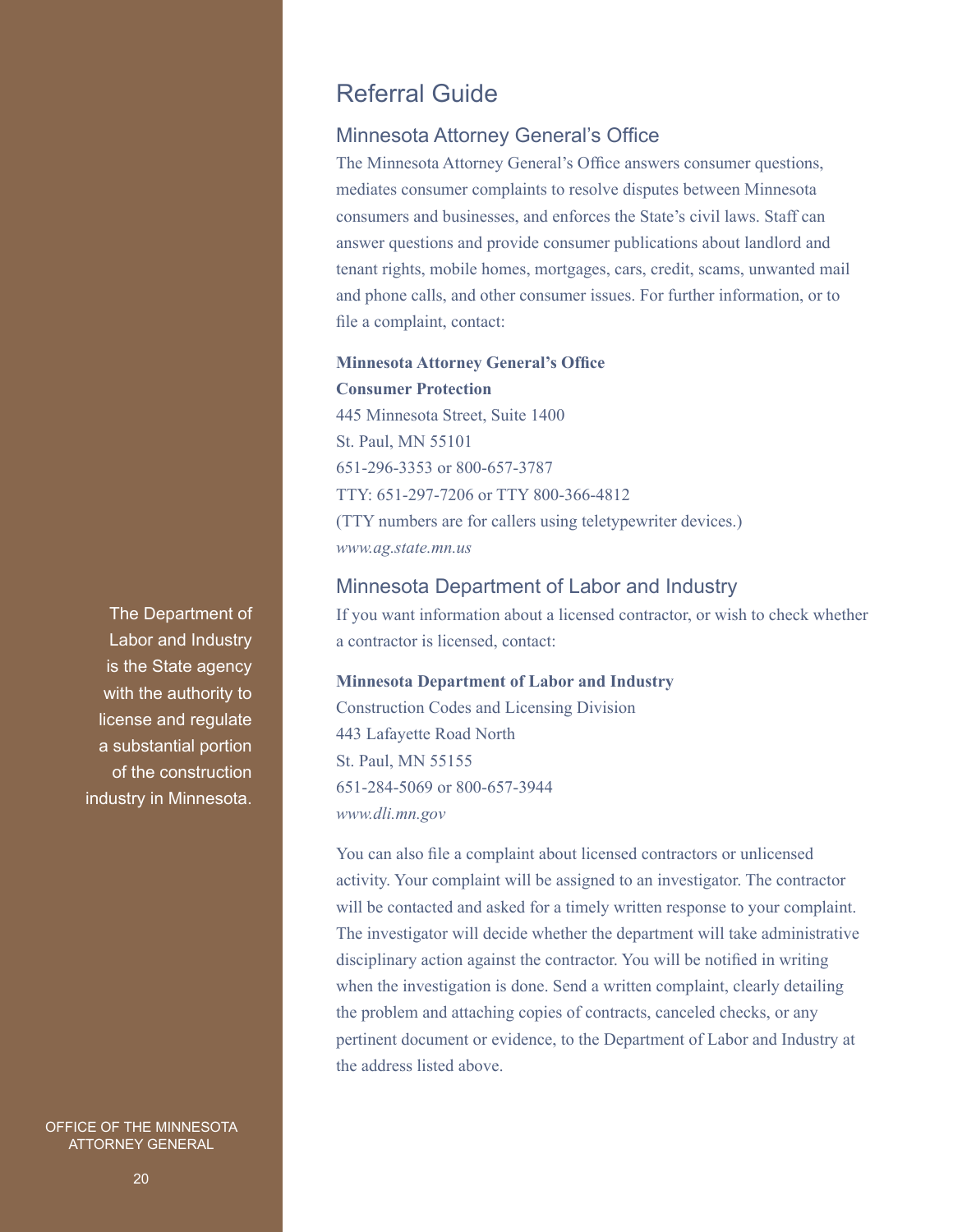## City of Minneapolis

For questions about contractors licensed by the City of Minneapolis, contact:

#### **City of Minneapolis**

250 South 4th Street, Room 300 Minneapolis, MN 55415 612-673-3000 *[www.minneapolismn.gov/mdr/mdr\\_findliccont\\_index](http://www.ag.state.mn.us/)*

### Board of Architecture

If you are considering hiring a contractor who purports to provide design or architectural services, contact the Board of Architecture, Engineering, Land Surveying, Landscape Architecture, Geoscience and Interior Design to make sure the contractor is licensed to do this type of work:

### **Board of Architecture, Engineering, Land Surveying, Landscape Architecture, Geoscience and Interior Design**

85 East 7th Place, Suite 160 St. Paul, MN 55101 651-296-2388 *[www.aelslagid.state.mn.us](http://www.ag.state.mn.us/)*

### Better Business Bureau

To find out if other consumers have filed complaints against a contractor, contact:

#### **Better Business Bureau**

220 South River Ridge Circle Burnsville, MN 55337 651-699-1111 or 800-646-6222 *[www.bbb.org](http://www.ag.state.mn.us/)*

### Builders Association of Minnesota

There are 15 local builder associations in Minnesota. Contact your local association directly for more information about member contractors. To determine your local association, contact:

#### **Builders Association of Minnesota**

525 Park Street, Suite 150 St. Paul, MN 55103 651-646-7959 or 800-654-7783 *[www.bamn.org](http://www.ag.state.mn.us/)*